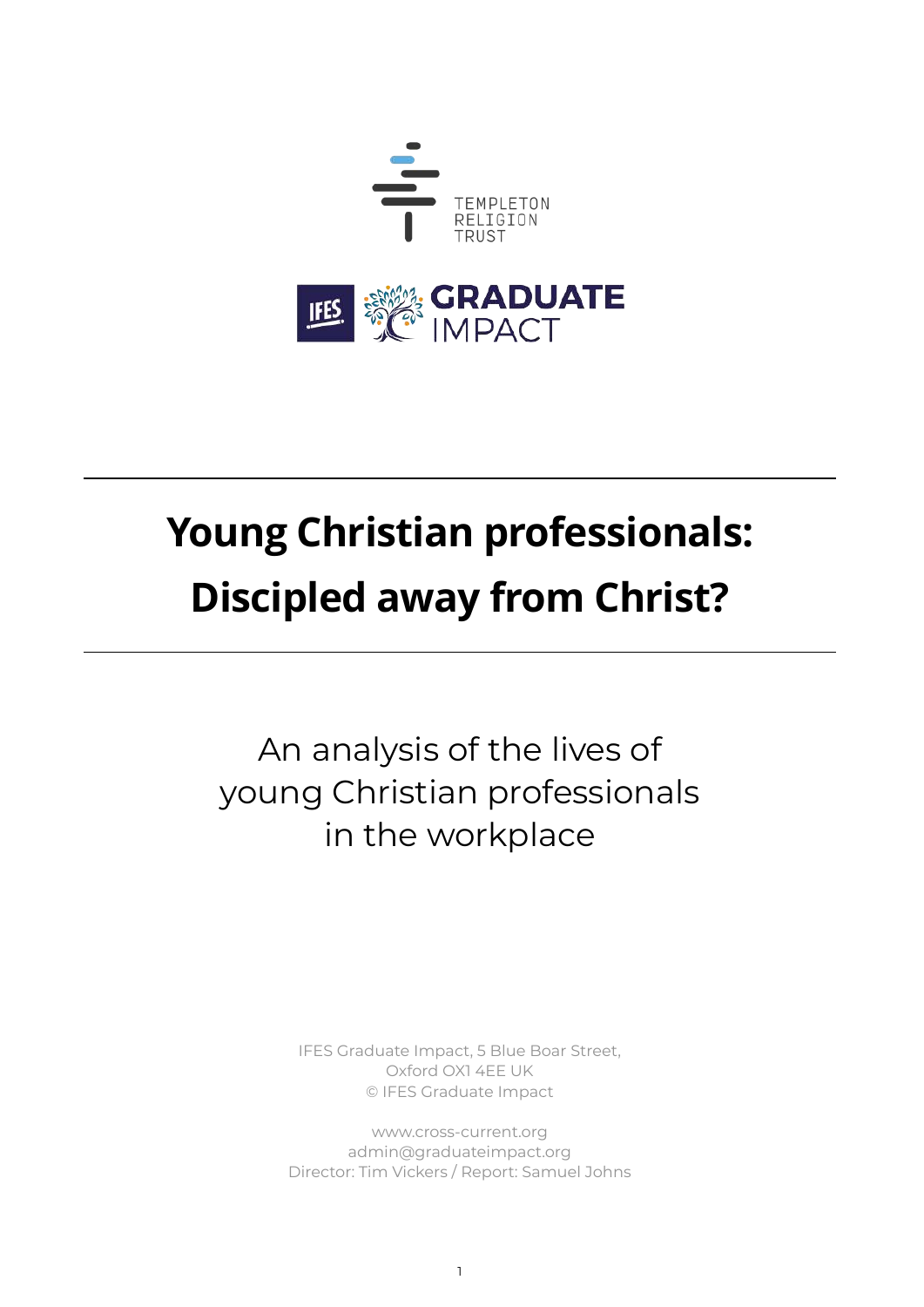### **Contents**

|                |                                                  | Page |
|----------------|--------------------------------------------------|------|
|                | <b>Introduction &amp; Executive Summary</b>      | 3    |
| $\mathbf{1}$   | <b>Cross-Current Project</b>                     | 5    |
| 1.1            | The socio-spiritual landscape                    | 5    |
| 1.2            | Cross-Current concept                            | 6    |
| 1.3            | Cross-Current core curriculum                    | 8    |
| 1.4            | Cross-Current scope                              | 8    |
| $\overline{2}$ | <b>Cross-Current Research</b>                    | 10   |
| 2.1            | Demographics                                     | 10   |
| 2.2            | Monitoring and evaluation                        | $10$ |
| 3              | <b>Obstacles to virtue</b>                       | 12   |
| 3.1            | The primacy of integrity                         | 12   |
| 3.2            | Barriers to integrity                            | 13   |
| 3.3            | Discipled away from virtue                       | 14   |
| 3.4            | Challenges in living virtuously in the workplace | 15   |
| 4              | <b>Re-envisioning work</b>                       | 17   |
| 4.1            | A mandate for work                               | 17   |
| 4.2            | Becoming collegial co-workers                    | 18   |
| 4.3            | Becoming distinctive colleagues                  | 19   |
| 4.4            | Concluding remarks                               | 20   |
| 5              | <b>Cultivating Consistency</b>                   | 22   |
| 5.1            | Discipleship in a distracted age                 | 22   |
| 5.2            | Peer mentoring and forming a community           | 22   |
| 5.3            | Pandemic possibilities and COVID-19              | 24   |
| 5.4            | Long-term virtue                                 | 24   |
| 6              | <b>Conclusions</b>                               | 25   |
| 6.1            | Answering the 'Big Questions'                    | 25   |
| $6.2\,$        | The Cross-Current effect                         | 27   |
| $6.3$          | Nurturing and sustaining relevance               | 27   |
| 7              | <b>Moving Forwards</b>                           | 29   |
| 8              | References                                       | 30   |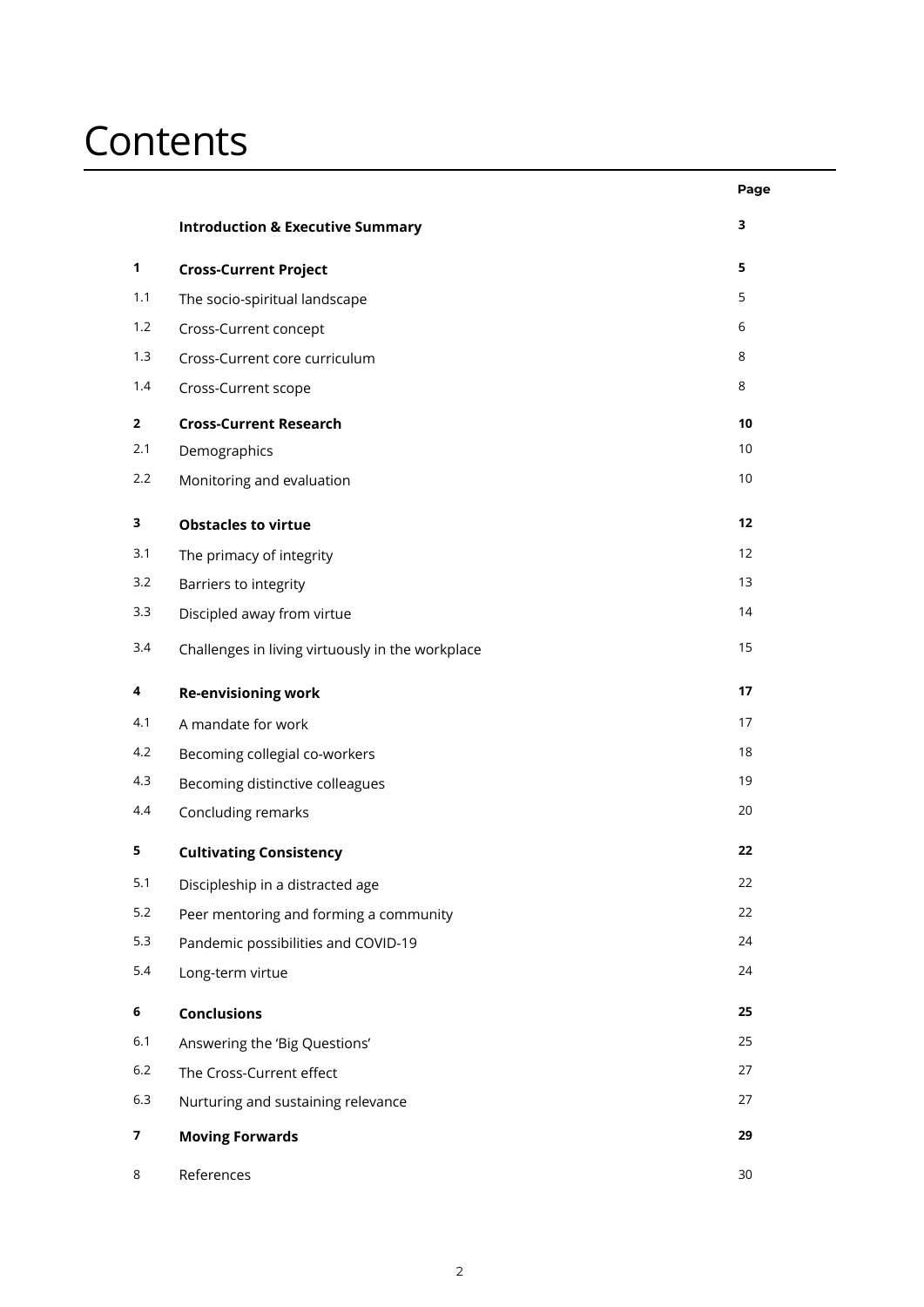## Introduction & Executive Summary

IFES Graduate Impact is a ministry within the International Fellowship of Evangelical Students that focuses on helping young Christian professionals to integrate their faith and working life. We believe that doing so leads to greater individual flourishing as Christians learn to see the Lordship of Jesus over every part of their lives; it brings a positive influence into the workplace, as they learn to live for Jesus and speak for Jesus at work; and it lays the foundations for a life of seeking God's glory in society through their professional work.

Starting in 2011 we began developing *Cross-Current*, a network of learning communities that provide medium term mentoring (2-3 years) for young Christian professionals. Some of these groups are formed around specific profession groups led by an experienced older believer from that profession; other groups are formed in a specific location with a group of mixed profession graduates and are led by either our staff or by local leaders. To facilitate these groups we have created a purpose-made curriculum designed to be taught in a variety of ways.

At present there are 42 groups running with participants from 30 different countries in Europe and Eurasia, as well as groups in Mexico, Canada, and Burundi (starting in May). We also have interest from Latin America, Francophone Africa, and several East Asian countries.

Since 2017 we have undertaken research, sponsored by the Templeton Religion Trust, addressing the question: **How can a Christlike character (service, love, integrity, generosity, humility, and beneficial purpose) be promoted and supported amongst young Christian professionals in the workplace?** 

We have sought answers to the following three questions:

- 1. What hinders young Christian adults from practising these virtues in their professional life?
- 2. How would this Christlike character, lived out in the public sphere through different professions, change the way participants behave in their workplaces?
- 3. What steps can we take to help a generation of young Christian adults overcome these hindrances, promoting a greater consistency between their private faith and public life, as a foundation for their personal witness and public influence as adult believers?

Our research has found that:

- **Young Christian professionals who have participated in Cross-Current have high potential to be a significant positive influence in their workplaces and societies.**
- **A lack of mentoring, support, relational accountability, and deep teaching and training hinders young Christian adults from living out their full potential as Jesus' people in their professional careers.**
- **A network of like-minded, committed young Christian professionals can help overcome these hindrances, ensuring consistency, contextuality, authenticity, and deep roots.**
- **The impact of even a limited number of young Christian professionals, supporting each other in learning communities, can positively shape trust, resilience, and initiative in different professional spheres, whilst also mitigating the negative impacts of corruption and inequality.**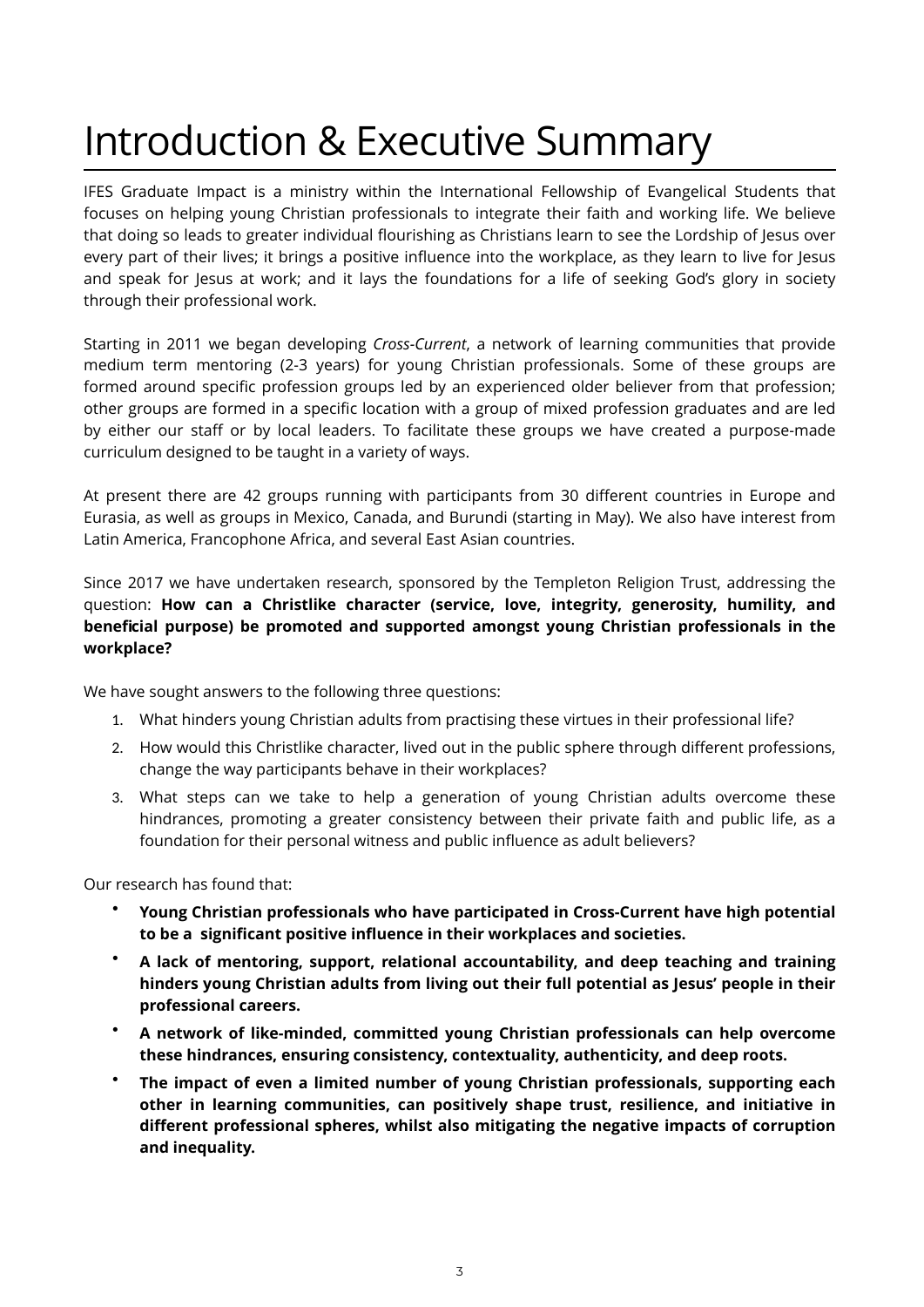Of all the virtues, integrity has stood out as both highly valued and longed for amongst young Christians in varied professions. It is also the hardest virtue to habituate in working life. Integrity speaks of a unified life, with consistent character and behaviour in each and every context. Specifically for the young Christian professionals we work with, integrity speaks of learning to be truly Christian in every context and conversation whilst at the same time learning to see God glorified by the standard and value of their professional work.

Our work has ascertained that young Christian professionals often suffer a disconnect between the virtues they align with personally and those they accommodate in their workplace or professional context. Where this integration fails it can have a deleterious effect on ethics and attitudes in working life, which in turn may compromise personal and professional standards. Failure to integrate these two risks loss for the whole of society, as the reasonable, moderate and compassionate Christian voice would be crowded out, leaving the space for populist and potentially intransigent approaches, both from the religious and the anti-religious camp.

We are convinced of the essential high value of Christian professionals able to integrate faith and work, to practise integral mission in their workplace and to conduct themselves with integrity in their professions and wider societies. Without these people we lose the prophetic biblically-informed voice our societies need.



*"You can't blame the meat for going rotten, that's just what meat does. But you can blame the salt for not being there."*

John R W Stott

Furthermore, when Christians fail to integrate faith and work, they are left living two lives - a work life and a personal life. If the latter is the only place in which they can experience and express their identity in Christ, then the former - work life - becomes, potentially, irrelevant. Alternatively if they follow the call of their work, then church can quickly seem irrelevant. In the first instance, they miss out on their missional opportunity to live and speak at work in a way which brings Christian influence and hope into their workplace and their profession. In the second instance, they often stop attending church and within a few years struggle to identify themselves as Christians anymore.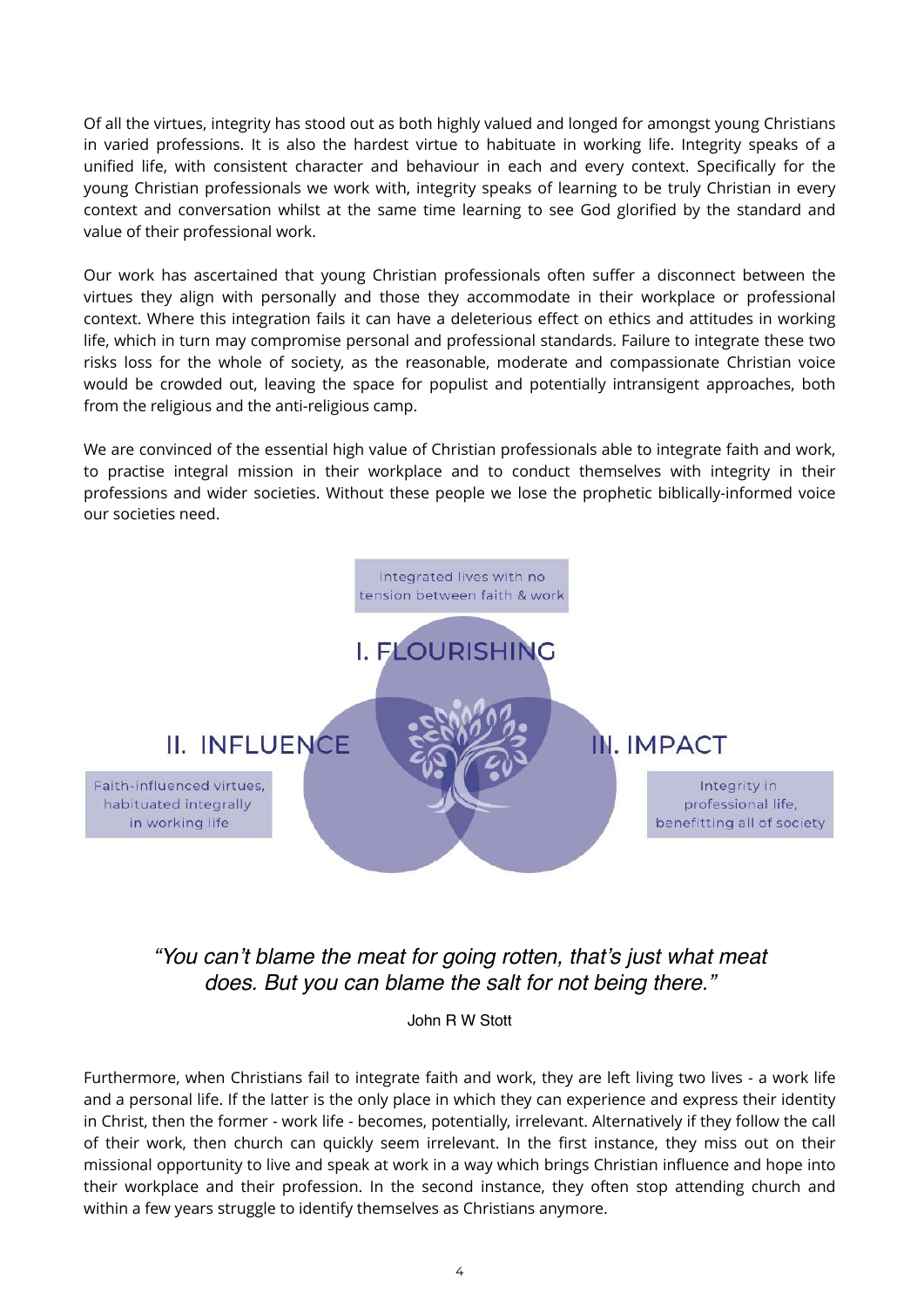## 1. Cross-Current Project

#### 1.1 The socio-spiritual landscape

Between the ages of 18-26 significant numbers of young adults coming from Christian communities turn away from the church and stop identifying as Christians.

Insights from the Pew Research Center<sup>[1](#page-4-0)</sup> (2018) show that in several Western European countries, recent declines in Christian identity and allegiance have been marked. These include, but are not limited to:

- <span id="page-4-1"></span>• Belgium (11% decrease from 45% in 2002 to 34% in 2014)
- Finland (28% decrease from 75% in 2002 to 47% in 2014)
- Ireland (9% decrease from 80% in 2002 to 71% in 2014)
- Netherlands (8% decrease from 39% in 2002 to 31% in 2014)
- Portugal (12% decrease from 84% in 2002 to 72% in 2014)
- Spain (13% decrease from 76% in 2002 to 63% in 2014)
- France (2% decrease from 43% in 2002 to 41% in 2014)
- Germany (2% decrease from 59% in 2002 to 57% in 2014)
- UK (3% decrease from 43% in 2002 to 40% in 2014)

Interestingly, during a similar time period, the change in the unaffiliated population (the group of people who state themselves as belonging to 'no religious or belief group') is significant. Indeed, in 2010 this group accounted for around 1.1 billion people (16% of the global population).

Amongst young adults (aged 16 to 29 years old) a significant majority now identify as 'non-religious'. The World Economic Forum (2014), in partnership with St Mary's University in London, shows the nations where young people are least religious. The top ten nations are:



Across Europe and Eurasia, these significant demographic changes (over a short period of time) and their impact on integrity and character virtue need to be understood. At this stage in our analysis, we can simply note that a number of countries have both (i) a strong history or legacy of historical Christian

<span id="page-4-0"></span>Pew Research Center, 2018, "Being Christian in Western Europe". Available online: https://www.pewforum.org/2018/05/29/being-christian-in-western-europe/ [1](#page-4-1)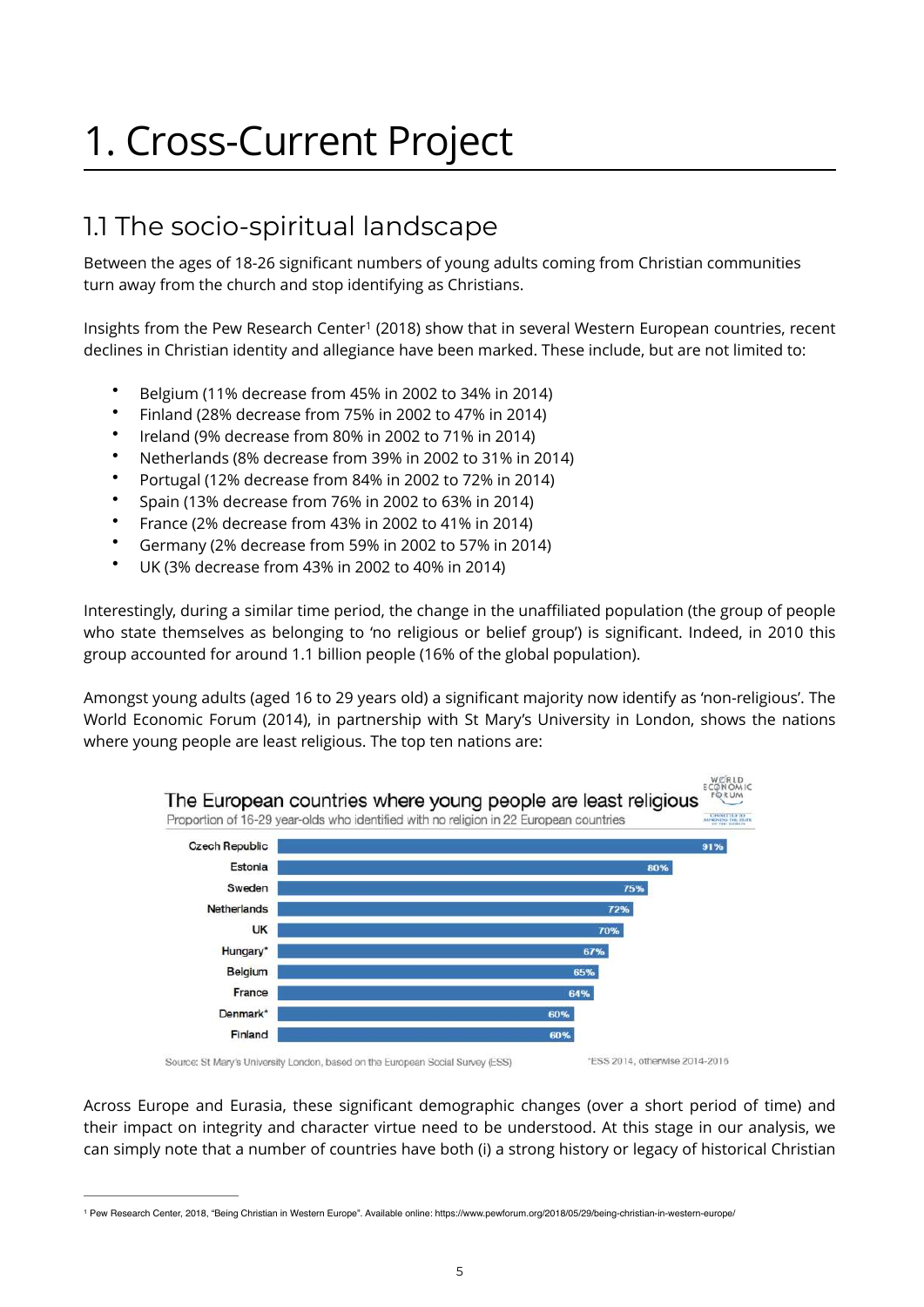roots and (ii) significant declines in practicing Christians, particularly amongst young adults and especially in Northern and Western Europe.

This next generation of Christian believers in these countries are a vibrant and vital minority group who need to learn how to bring the influence of the Gospel of grace into all areas of society – for their own sake, for the sake of those they work with, and for the sake of their societies.

#### 1.2 Cross-Current concept

Cross-Current is based around the formation of small learning communities which aim to help young Christian adults (typically aged 23-33) to integrate their faith-life and working life, by understanding the theological significance of their work to Jesus and of Jesus to their work, and by developing a deep sense of what Christlike character in their personal working life would look like.

Starting with biblical worldview, we look at how the virtues of service, love, honesty, generosity, humility, and beneficial purpose reflect the character of God in the lives of believers, as an integral dimension of individual and integral witness to Christ in the workplace. We see this integrity of thought and deed, of personal faith and professional life, as a fundamental support to any words we may offer that point people towards our hope in Jesus (1 Peter 2:12 "live such good lives" and 1 Peter 3:15 "always be ready to give a reason for the hope you have").

Within the groups we encourage participants to examine their own work context, together with their personal attitudes, in order to see the conflict or compromise in their own working lives between these Christlike values. Together, through peer mentoring, prayer and accountability we encourage participants to set an agenda for change, to change who they are at work and to better learn how to embody the Gospel of grace wherever they are, whoever they are with.

*V & S are two lawyers from a former Soviet country where the payment of bribes is accepted as a necessary part of business life. Together we looked at the biblical call to honesty. They were challenged, at first by the futility of trying to change the accepted order, but in time they saw their challenge was to subvert the system and refuse to pay or receive bribes. This gives an outstanding example to their colleagues, a reason to explain their hope in Jesus and two honest lawyers pursuing justice amidst corruption.* 

Our hope is that by helping participants (within the first decade of their careers) develop a clear understanding of the connection between conviction and virtue in working life, we will set foundations in place that will endure for the entirety of their working careers.

We run two different types of Cross-Current groups:

**Professional Groups** draw together people who are working in the same professional sphere. These groups are led by an 'Inspirer' from that profession who has gained significant experience in understanding the connection between their faith and their profession. Together participants develop an understanding of how their Christian worldview speaks to practical and ethical issues faced in their workplaces and professions. Altogether we have run 16 different Professional Groups:

- Two groups for politicos/political workers; Three groups for lawyers; and
	-
- 
- Two groups for business managers;
- Two groups for scientific researchers; One group each for economists, teachers, medical thought leaders, media professionals & journalists, IT thought leaders, cultural influencers, and environmental scientists.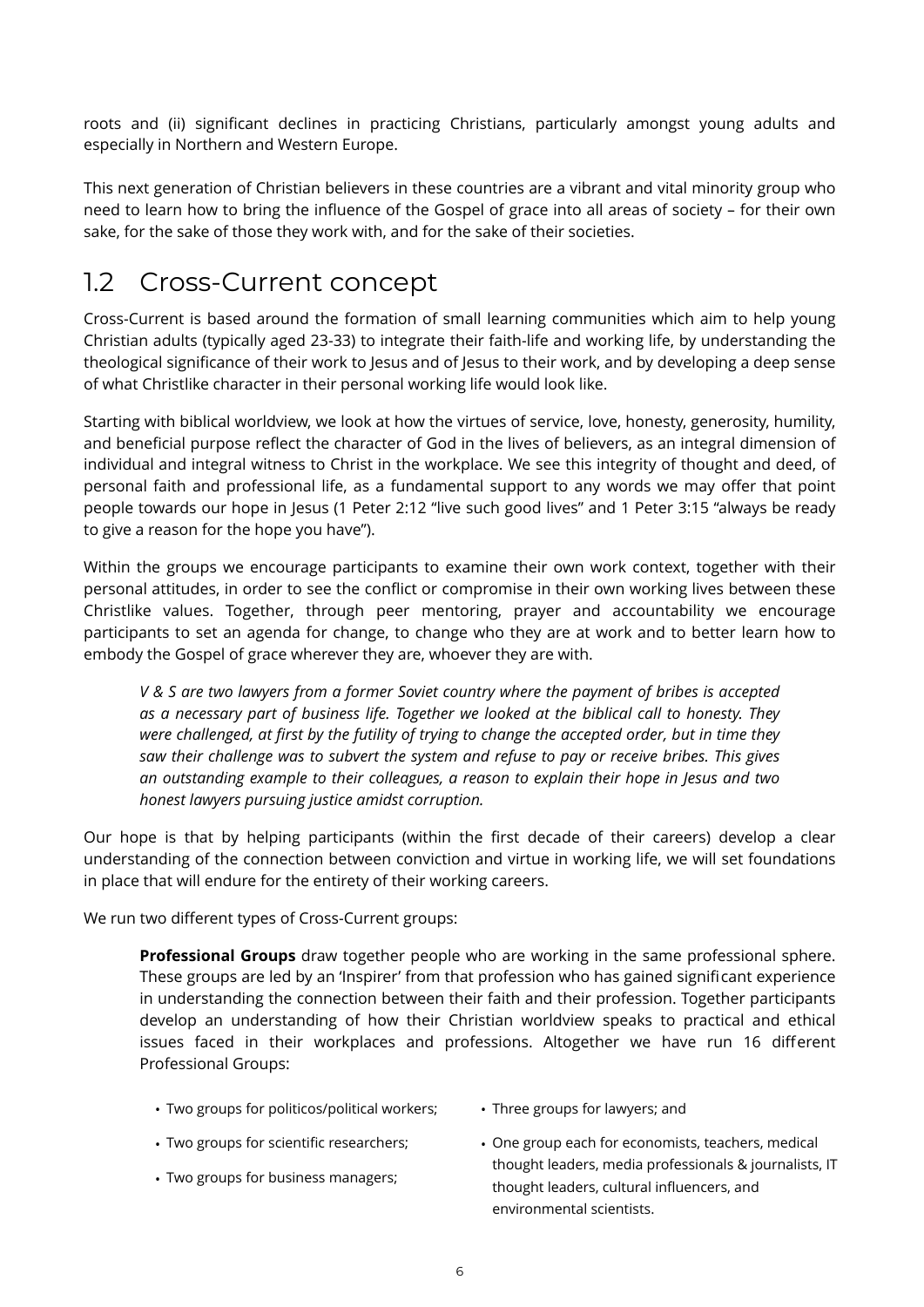**City Groups** draw together graduates from mixed professions who live in a single location (a city or geographic region). The City Groups are led by IFES Graduate Impact staff and facilitated by local volunteers who are usually connected to the local IFES Movement. Here the primary focus is to understand the dominant cultural values of each participant's workplace and to help each other learn how to strengthen the six character virtues in their personal attitudes and interactions at work. These groups have a broader interest than the profession-specific groups because of the vast diversity of different professions represented in the group. There have been twelve active City Groups since 2017.

Typically City Groups have met from Friday evening until Sunday after lunch, whilst Professional Groups have met from Thursday evening until Sunday after lunch.

#### **2017-2021 Professional Groups**





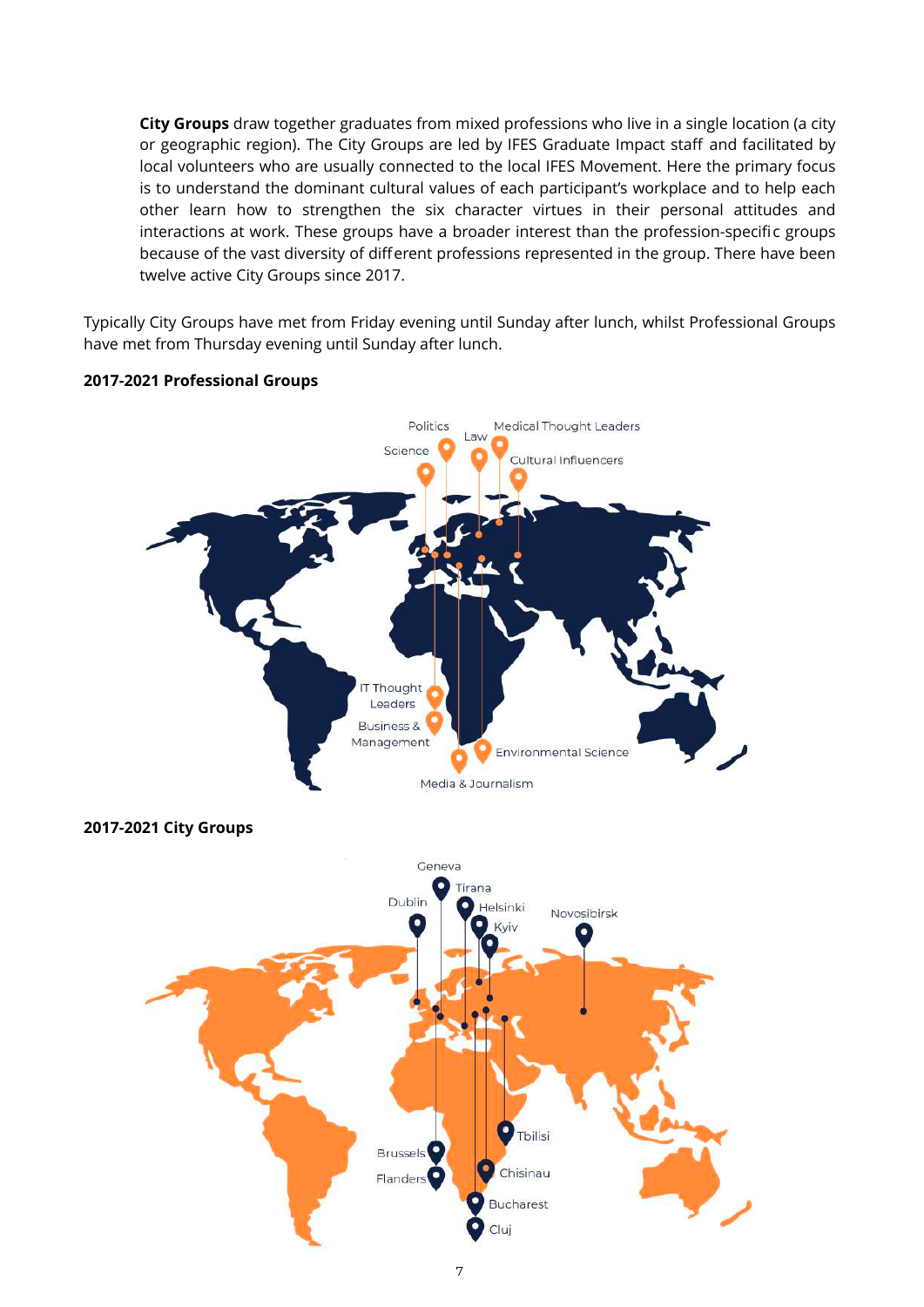#### 1.3 Cross-Current curriculum

We have created a curriculum based around six modules, each of which focuses on a different Christian character virtue as a foundation for 'integrated' Christian living in the workplace. Because all participants hold the Bible to be of epistemological significance, we begin each module with deep Bible study to examine the connection of the virtues to Christian worldview. This helps us to understand the primacy of these virtues despite variances in cultural values. Alongside this are a variety of learning concepts including cultural analysis (immediate workplace and wider cultural context), personal reflection, case studies, and peer mentoring. Each module is connected to the others and leads participants towards their own personal agenda for change. We have found that this gives enough substance to be worthwhile but also provides enough flexibility to allow adaptation for use in different circumstances. The modules explore:

- 1. **Service** understanding how the Bible envisages service of others as the heart of work, and leading participants to see the opportunities for them to exercise responsibility for others through their professional roles.
- 2. **Love** understanding the true nature of personhood and the intrinsic nature of relationality, and examining how love can cause us to alter and realign our interactions with colleagues and workrelated contacts.
- 3. **Integrity**  developing personal ethics in response to biblical concepts of righteousness, justice and honesty, when working in circumstances with varied levels of corruption.
- 4. **Generosity** understanding the biblical perspective on money and wealth creation, and learning to budget for generosity as an intentional counter-cultural life commitment.
- 5. **Humility** seeing humility as a natural effect of worship, and considering the example of Saint Paul to pursue, with ambition, that which gives glory to God. Then reappraising our personal and professional goals.
- 6. **Beneficial Purpose** drawing on all five preceding modules to clarify a vision statement for work, and examining behaviours and practices to both acquire and maintain integrity of virtue in all of life.

We have published Modules 1-3 in a workbook and are currently working on the production of a second workbook for Modules 4-6. The Professional Groups use this material as a foundation, but additionally set their own agenda to allow deeper exploration of issues pertinent to the specific profession.

In addition to the curriculum we are supporting leaders and participants with:

- Leader's guides for each module;
- Some online video resources to help leaders;
- Cross-Current website with key articles (see [www.cross-current.org/discover\)](http://www.cross-current.org/discover)
- Monthly 'Workwise' emails, relating to the core curriculum
- Video resources and testimonials (see [https://vimeo.com/user20882891\)](https://vimeo.com/user20882891)
- Supplementary books on working life and virtue in the workplace
- Supplementary reading lists, provided and curated by the Inspirers
- Chat channels piloted by group leaders on messaging platforms such as WhatsApp
- A dedicated app for the Cross-Current community, for posts, messaging, and updates
- Social media news and updates (on Twitter, Facebook, Instagram, LinkedIn, YouTube, and Vimeo)

#### 1.4 Cross-Current scope

We started Cross-Current in 2012 with four Professional Groups, and began our first City Group in Baku in 2015. At present we are running 12 City Groups and 9 Professional Groups with a total of 336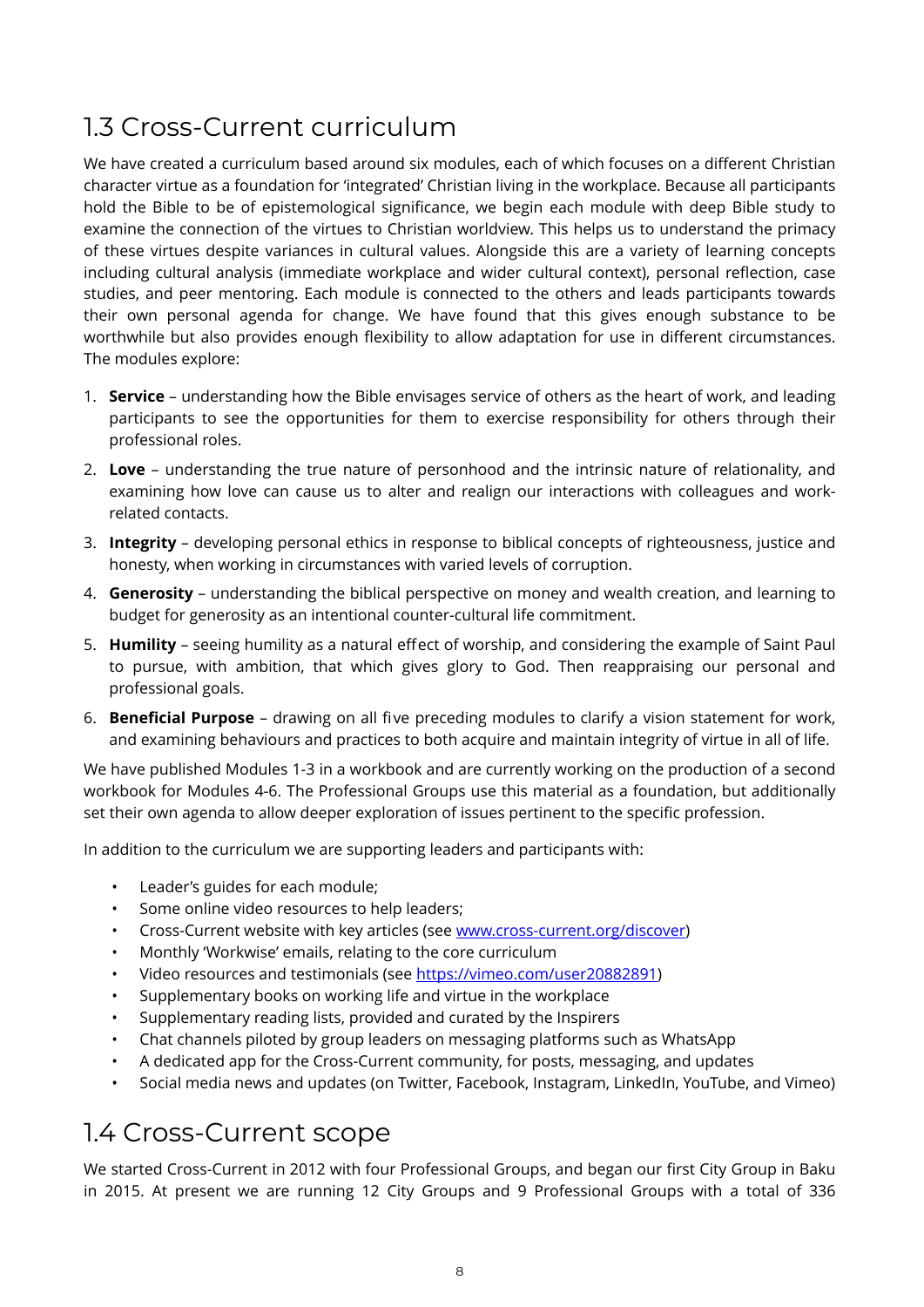committed participants. More significantly, though, there are now more than 20 City and Professional Groups being run by other leaders who we are training and supporting. These 'proxy' groups are in Mexico, Canada, Norway, Italy, and Portugal, serving in excess of 200 people. Additionally we have interest from six further Latin American countries, together with Indonesia, Taiwan, and the Philippines. We also have a group beginning in Burundi, which is being run as a pilot for potential adoption of Cross-Current into the 13 countries of Francophone Africa.

Cross-Current resources are being translated into Spanish, Russian, Norwegian, French, Romanian, Portuguese and Mandarin.

Due to COVID-19 restrictions many of these groups have adapted the material to be delivered online and through weekly/fortnightly meetings.

We have also worked at creating an online presence, with a regular email list of more than 1,500 people, more than 3,600 Social Media followers, and our own dedicated community App.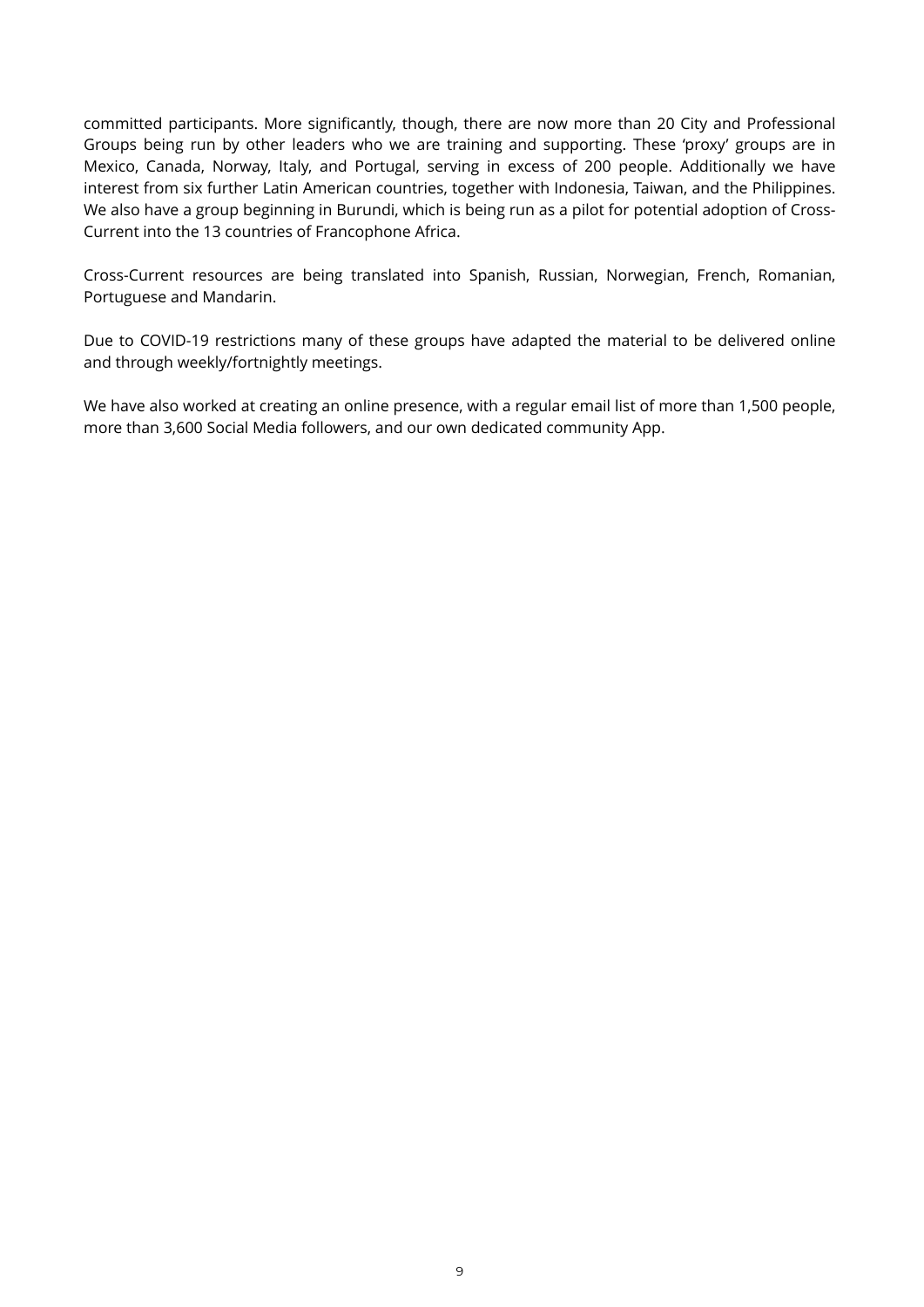## 2. Cross-Current research

### 2.1 Demographics

The Cross-Current community consists of 336 young Christian professionals, working across Europe and Eurasia in 27 different countries. The major industry sectors they inhabit are broken down into six streams: business and management, researchers, medicine, government, ICT, and law. It should be noted that within these broad professional fields there exist a significant diversity of workplaces.



Word cloud based on professions of 336 members of the Cross-Current community.

### 2.2 Monitoring and evaluation

Many young Christian adults experience difficulty in trying to habituate the virtues they associate with their Christian faith in their professional working lives. We have aimed to develop a far greater understanding of the complex issues which create this inconsistency in the lives of our participants; and to build bridges repeatedly between privately-held Christian beliefs and the resultant virtues that should display those beliefs in public working life. Alongside this we have sought to understand the difference that these virtues, grounded by a biblically-informed worldview and supported by a community, can and should make in everyday working life. By assessing the value of Cross-Current, we aim to present some clear measures of the steps that can be taken to effectively promote and support the development of these virtues in the lives of young Christian professionals within Europe and Eurasia. An overview of the data collected in association with Cross-Current is tabulated below:

| <b>Before</b> | <b>During</b> | <b>During</b> | <b>During</b> | <b>During</b> | After     |
|---------------|---------------|---------------|---------------|---------------|-----------|
| Entry         | Journaling &  | Meeting       | Focus         | Additional    | Exit      |
| surveys       | Mentoring     | evaluations   | Groups        | surveys       | surveys   |
| Responses     | Responses     | Responses     | Responses     | Responses     | Responses |
| x318          | x300          | x266          | x25           | x148          | x84       |

We collected data using surveys, mentoring meetings, meeting evaluations, group reflections, and Focus Groups. Two entry surveys, a qualitative and a quantitative, were developed as a key way to understand what hinders young Christian adults from practising virtues associated with their faith in their professional and academic life. The qualitative survey (48 questions) was aimed at identifying any inconsistency in a participant's epistemological framework for character virtue development. The quantitative survey (89 questions) was designed to allow us to evaluate the effectiveness of our program by measuring change in participants' attitudes in this survey and an exit survey, at the end of the course.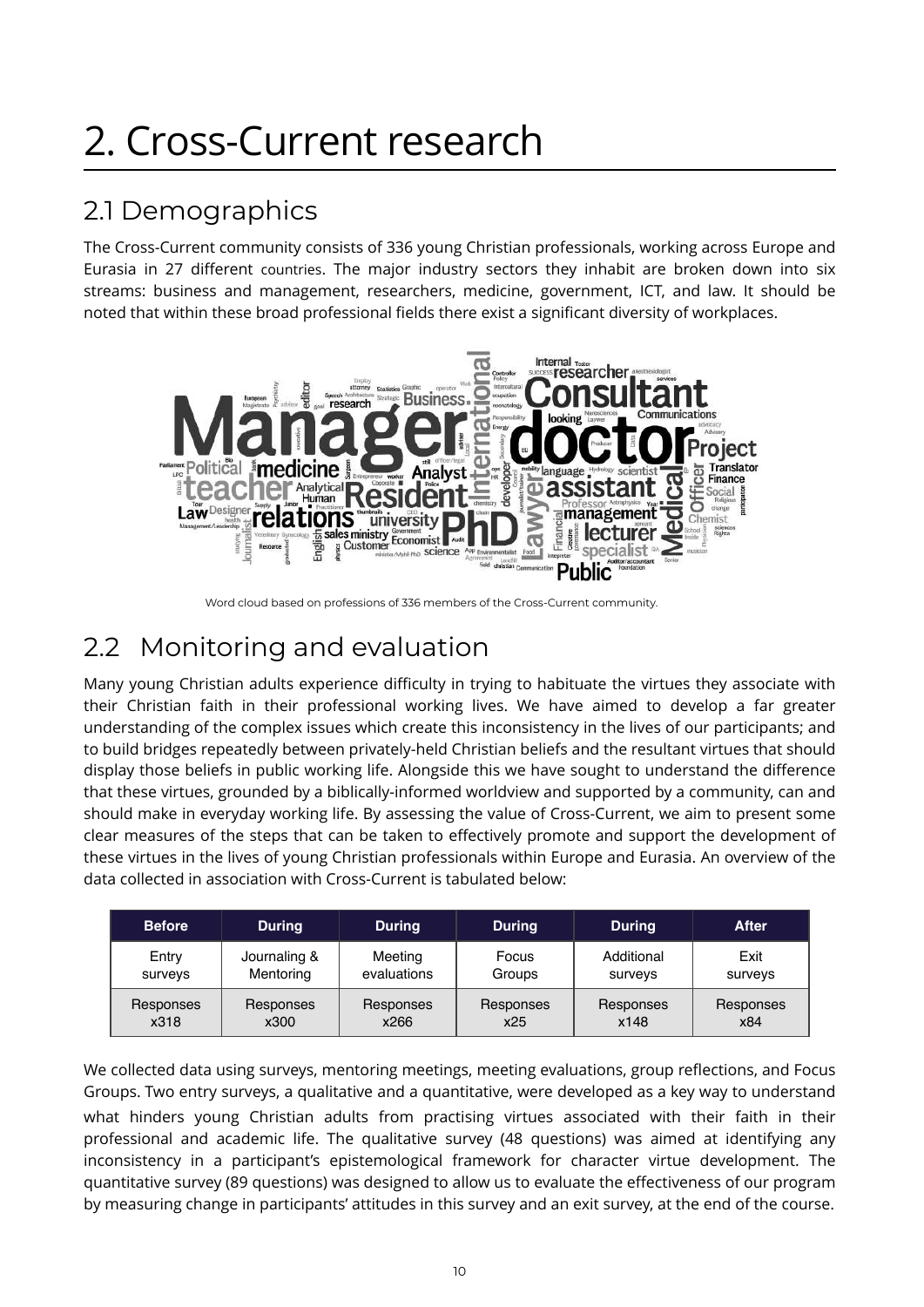In order to glean some of the participants' experiences, we employed mentoring meetings, evaluation forms, and group reflection. Our mentoring meetings gave participants time to process the material and its application; they also provided the participants with a safe environment in which to identify priorities for change, their success in achieving them, and any barriers to implementation they have encountered. After every module, we asked the participants to fill out an evaluation form, which then provided insight into their experience with that specific virtue and module. We also had group reflections at the start of each module, to converse on the previous virtue and for participants to share their experiences, changes in attitudes and practices and their successes and challenges as they have tried to live out the previously-discussed virtues in their workplace.

In order to gain more nuanced insights, in February 2021 we conducted a total of four group interviews – comprised of three focus groups with Cross-Current participants (of Professional and City group members) and 1 focus group with young Christian professionals not involved in a Cross-Current group. In total we interviewed 25 people, twenty Cross-Current participants and five non-Cross-Current participants.

Participants were also invited to respond to two additional surveys. The first was an analysis of their workplace culture, which provided specific feedback on the organisation style and workplace culture of each Cross-Current participant, reflecting a diversity in geography and society. The second survey was a specific COVID-19 workplace survey with questions aimed at understanding the impact of the global pandemic on working life.

At the end of the three-year program participants were asked to complete a shortened version of the entry quantitative survey (shortened due to feedback and recommendations on the first version) in order to evaluate the effectiveness of the program. Whilst the length of the survey was reduced, the span across the six virtues remained proportional, with each virtue allotted the same share of the questions (16% per virtue).

By asking participants to repeat the quantitative entry survey, we aimed to understand:

- Whether there had been a narrowing of the virtues gap between private and professional life;
- How much participants' biblical knowledge of the six virtues had expanded and how salient the participants now perceived those virtues in their work lives;
- The degree and types of relationships participants now experience from their networked and recurring interactions with each other in bringing virtues to workplace practices; and
- How the exposure of participants to notables in their field has changed their understanding and perceived practices.

The Exit Survey also included questions relating to the participants' views on the benefits of the course, suggestions for adaptations and improvements in the future, and ideas for continuing to enhance the value of the course in their occupational careers.

The final twelve months of the project were greatly affected by the global COVID-19 pandemic, which made international travel virtually impossible, thus interrupting the Cross-Current meeting cycle of residential sessions. While we did substitute physical weekend meetings with online meetings, some material had to be condensed for an online format. This also impacted our ability to evaluate the effectiveness of the program as a whole, as meeting schedules changed. In order to address this, we asked some participants to complete the Exit survey after Module 5. We have also supplemented the Exit Survey data with some of the insights gleaned from the various focus groups.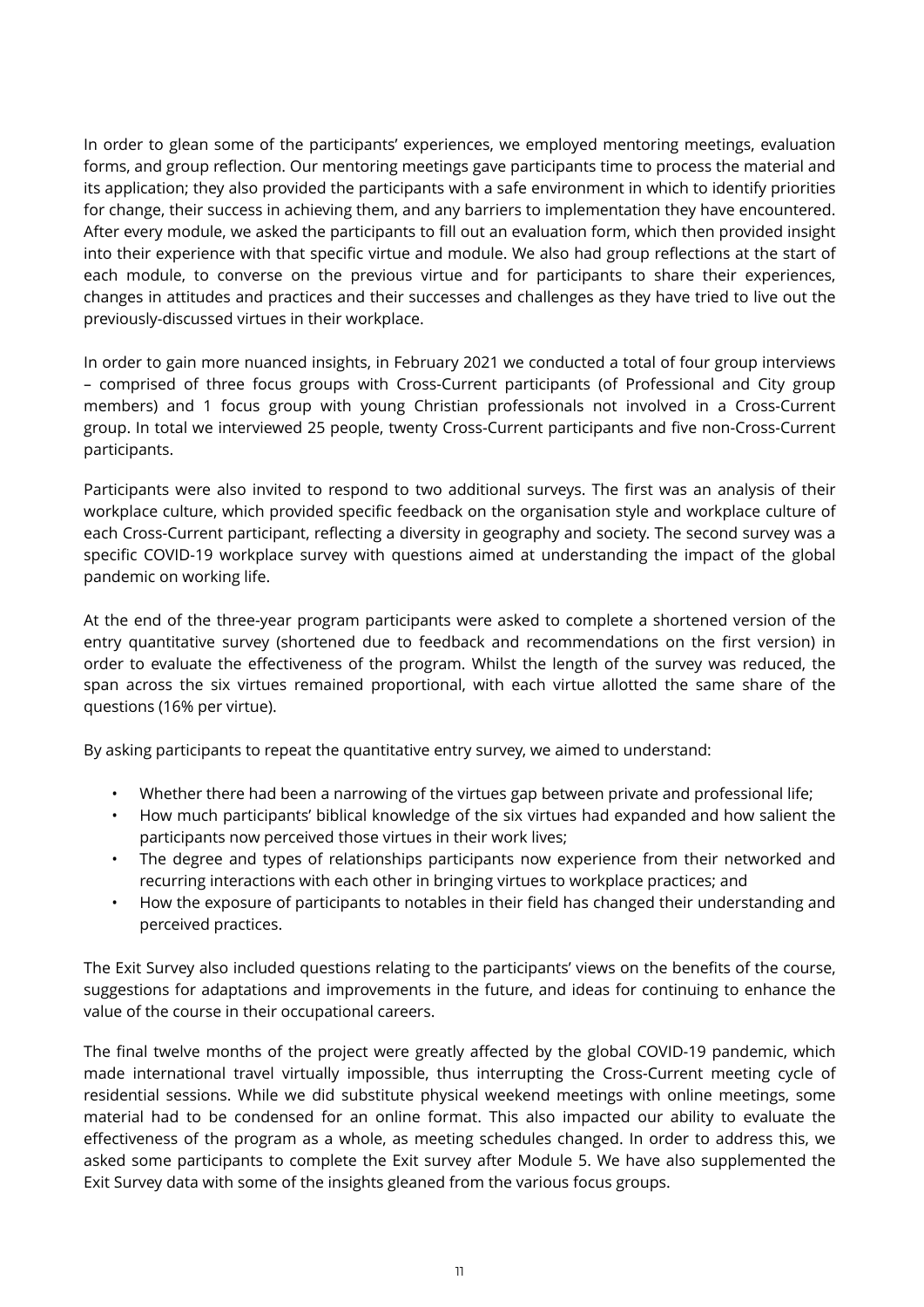# 3. Obstacles to virtue

**Big Question 1: What hinders young Christian adults from practising the virtues associated with their faith in their professional and academic life?** 

### 3.1 The primacy of integrity

Integrity is the overwhelming critical virtue selected by our participants as an essential, even defining, quality to their working life. Integrity is one of the most quoted and at the same time least understood qualities of working life. A robust sense of integrity can uphold professional standards and duties. Cultural drivers, the expectation of seniors, financial pressures, and the like, however, can all militate against integrity. Integrity is the currency of trust; without trust, all structures on which society stands will fail. In our research we asked the 300-strong community of Cross-Current the following question: "If you were to select one critical virtue to guide your behaviour in your work life, what would it be? Name one virtue." (Answers in the word cloud below.)



If we break down the data across our six chief industry sectors we can see that four out of six groups rank integrity within their top two virtues, whilst the other two substitute trustworthiness, which is itself an internal measure of integrity.

|                 | #1 virtue              | $#2$ virtue       | $#3$ virtue     | #4 virtue    | #5 virtue    |
|-----------------|------------------------|-------------------|-----------------|--------------|--------------|
| <b>Business</b> | Integrity              | Dedication        | Kindness        | Patient      | Proactivity  |
| <b>Medical</b>  | Integrity              | Love              | Wisdom          | Honesty      | Empathy      |
| Government      | Integrity              | <b>Dedication</b> | Patience        | Honesty      | Compassion   |
| <b>Research</b> | <b>Trustworthiness</b> | Patience          | Humility        | Integrity    | Diligence    |
| IT & tech       | <b>Trustworthiness</b> | Diligence         | Honesty         | Genuineness  | Love         |
| Law             | Humility               | Integrity         | <b>Boldness</b> | Self-control | Faithfulness |

<span id="page-11-1"></span>This need for integrity or trustworthiness in working life is corroborated by contemporary research. The Edelman Trust Barometer<sup>[2](#page-11-0)</sup> is released on an annual basis, drawing together survey responses from 33,000 respondents in 28 countries. The 2021 report cites business as the only trusted institution (in a cohort shared with NGOs, Government, and Media), due to the "information bankruptcy" wrought by

<span id="page-11-0"></span><sup>&</sup>lt;sup>[2](#page-11-1)</sup> "Edelman Trust Barometer 2021," accessed 7/2/21, https://www.edelman.com/trust/2021-trust-ba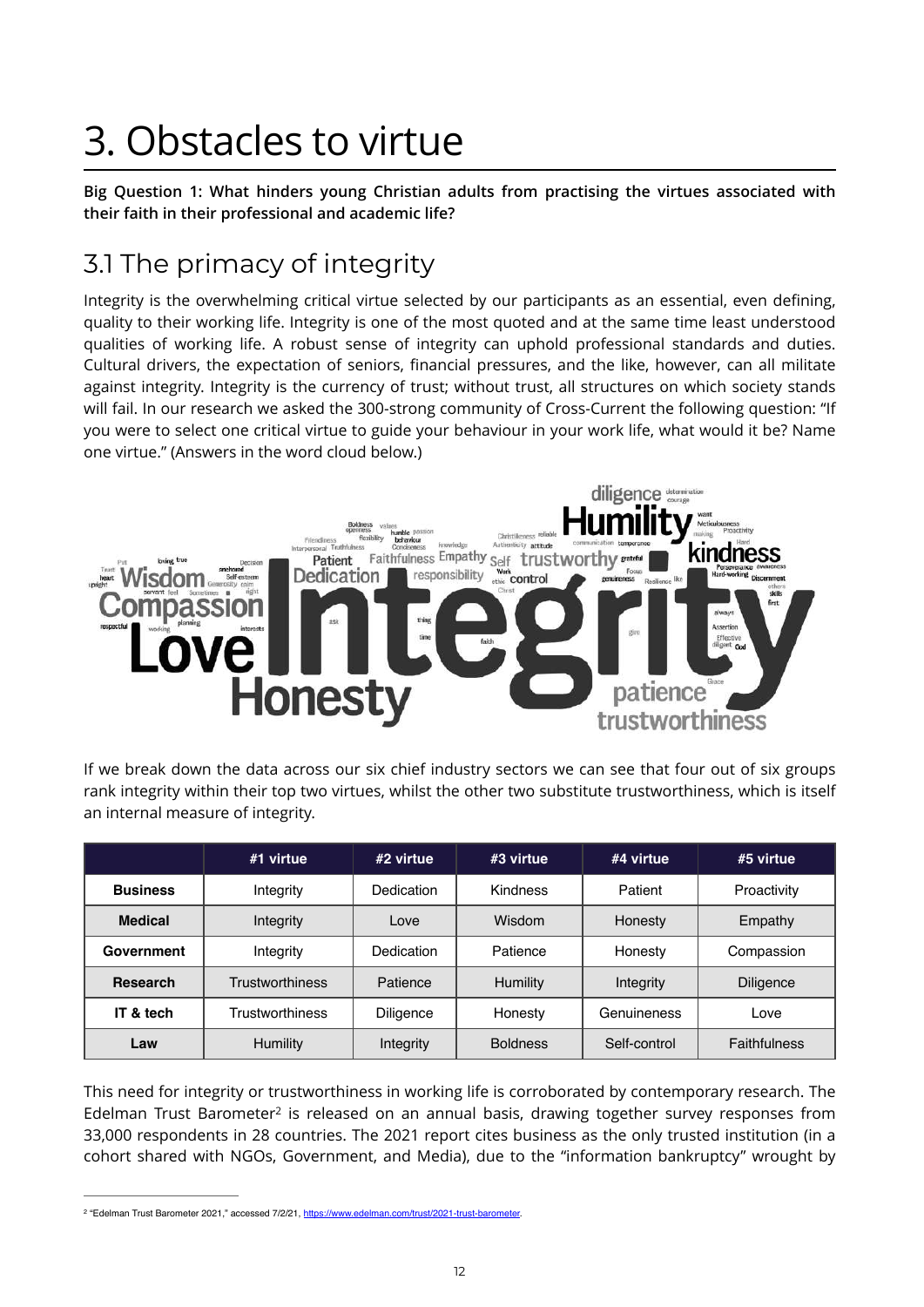the global pandemic of COVID-19. Erosion of trust is attributed to poor information hygiene, a raging infodemic of mistrust, and a crisis of leadership, particularly amongst government leaders and business CEOs. However, local relationships (particularly with business) remain strong and instrumental. Whilst trust in CEOs is at an all-time low (e.g., France at 22% and Japan at 18%), trust in the local employer has grown to an all-time high. The Edelman team writes, "Trust is local: my employer [is] a mainstay of trust"<sup>3</sup>(rising in 18 of 27 countries, or 67%).

<span id="page-12-1"></span>Whilst research abounds on the quality (or lack thereof) – and indeed, the significance – of integrity and trust in our society, much remains to be agreed on in terms of defining these attributes. What is integrity? What is trust? How do we define these foundational concepts? Who delimits their boundaries and who assigns them moral or ethical virtue?

As young Christian professionals, work plays an important and significant role in their understanding of vocation. Broadly, we can say that rather than viewing work in purely 'instrumental' terms (e.g., as a means of survival), this subset of professionals takes an 'intrinsic' view of work (e.g., with clear career goals, with an aspiration to contribute to the good of society).

#### 3.2 Barriers to integrity

Whilst integrity remains a 'slippery' concept from a sociological point of view – with a difficulty of definition and a struggle to exemplify – for the Cross-Current community, it features as a critical virtue.

**The first thing to note is the virtue gap with integrity, between aspiration and lived reality.** Respondents identified pressure at work as a significant contributing factor to this virtue gap. In the surveys, respondents often articulated a clear mandate for work, with a sense of purpose or vision, yet failed to articulate the concrete action steps that could form the backbone of practical, lived reality. For example, young Christian professionals can often articulate a 'theology for work' (e.g., the mandate for work, the purpose of work, their sense of calling in work) yet remain ambiguous or ambivalent on its application (e.g., in difficult work negotiations, in maintaining integrity at work). As demonstrated below, integrity is a 'cross-over' virtue (ranked top 3), aspired to in both professional and personal life.



<span id="page-12-0"></span><sup>&</sup>lt;sup>[3](#page-12-1)</sup> "2021 Edelman Trust Barometer" (Edelman, 2021), 8.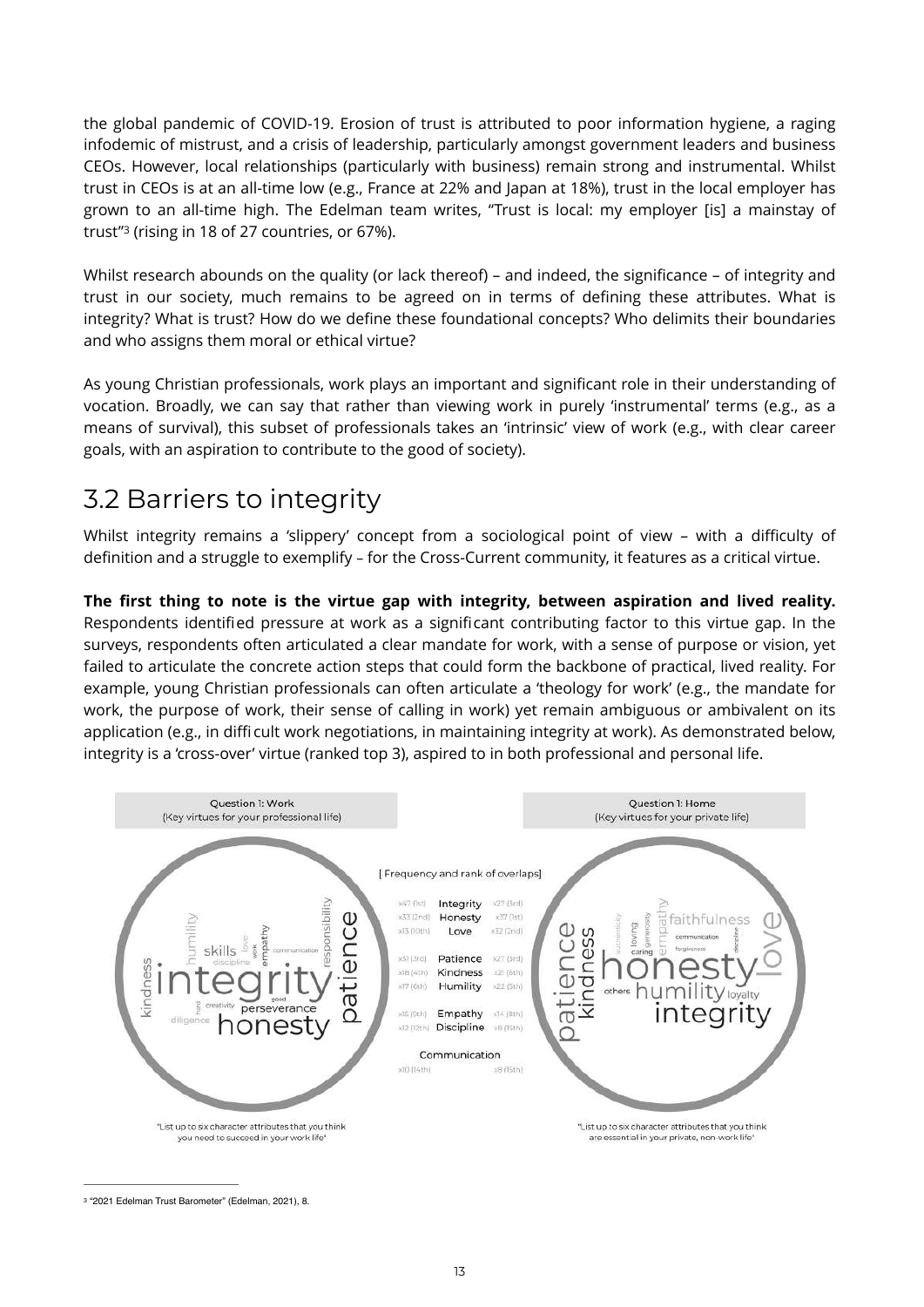**Secondly, work culture plays a powerful role in shaping the perspectives of participants.** In Cross-Current Module 1 we use a tool to evaluate workplace culture; results from this demonstrate the different types of culture in workplaces and explores their various expectations and influences, as well as advantages and disadvantages. In total twenty questions were asked, and some of the questions drawing the strongest responses include: "in my workplace, initiative is always encouraged"; "managers praise work that is done well"; "people understand the 'big picture' of what we do"; "my boss is always available when I need them"; "people have a sense of purpose"; "we are always under pressure to meet deadlines"; and "people are always looking for new jobs".

The result of the survey was the grouping of responses according to three broad categories of workplace culture: a creativity culture (emergent, start-up), a responsibility culture (established, familyowned), and a survival culture (traditional, corporate). The responses from the Cross-Current participants showed a bias for creativity cultures (41%). Interestingly, while fostering innovation, initiative, and entrepreneurship, a key hallmark of 'creativity culture' is the necessity to respond to pressure and deliver to tight deadlines. It can also be a hotbed for urgency (constant rush), workaholism, and burnout.

Participants in general noted the ways in which pressure at work can have a militating effect on integrity and character virtue in the workplace. One Cross-Current group (of 14 members) noted the following eleven barriers on living out virtue in the workplace:

- The demand or pressure to conform to workplace standards
- The need to balance work pressures and targets with being present to clients
- An efficiency and results-oriented environment versus a relational one
- A desire to be counter-cultural versus a professional expectation to be neutral
- A private and public divide between what is okay to talk about at work and what is not
- The work culture and lifestyle, including a lack of time and anxiety from work pressures
- The sheer volume of time given over and consumed by work
- An expectation to meet targets and deliver work results
- Differing cultural expectations within the workplace
- The everyday stress of work performance
- The busyness of work and time pressures

**Thirdly, the majority of participants suggested that they do not have role models within the cultural and professional bounds of respondents working lives**, which can contribute to a virtue gap. For instance, a mentor from a different geographic context or cultural group will have limited understanding of the specific pressures and difficulties a mentee may face at work. Equally, specialisms within working fields often require nuanced and particular responses, which may vary from specialism to specialism, limiting the efficacy of a mentor.

### 3.3 Discipled away from virtue

Despite work not being the defining shaper of our worldview and life philosophy, the relationships we have at work with our colleagues do play a significant role in shaping our views.

<span id="page-13-1"></span>In the quantitative Entry Survey, respondents noted the 'many hours' they spent at work, the close 'relational ties' they establish with colleagues, as well as a 'sense of team' and even 'enjoyment' at work<sup>4</sup>[.](#page-13-0) By aggregating responses to questions about collegiate community and teamwork, there was a clear demonstration that the young professionals of the Cross-Current network are engaged, committed,

<span id="page-13-0"></span><sup>&</sup>lt;sup>[4](#page-13-1)</sup> See Appendix 10.2 for the full list of questions on this topic, including questions #2, #8, #14, #16, #19, #20, #21.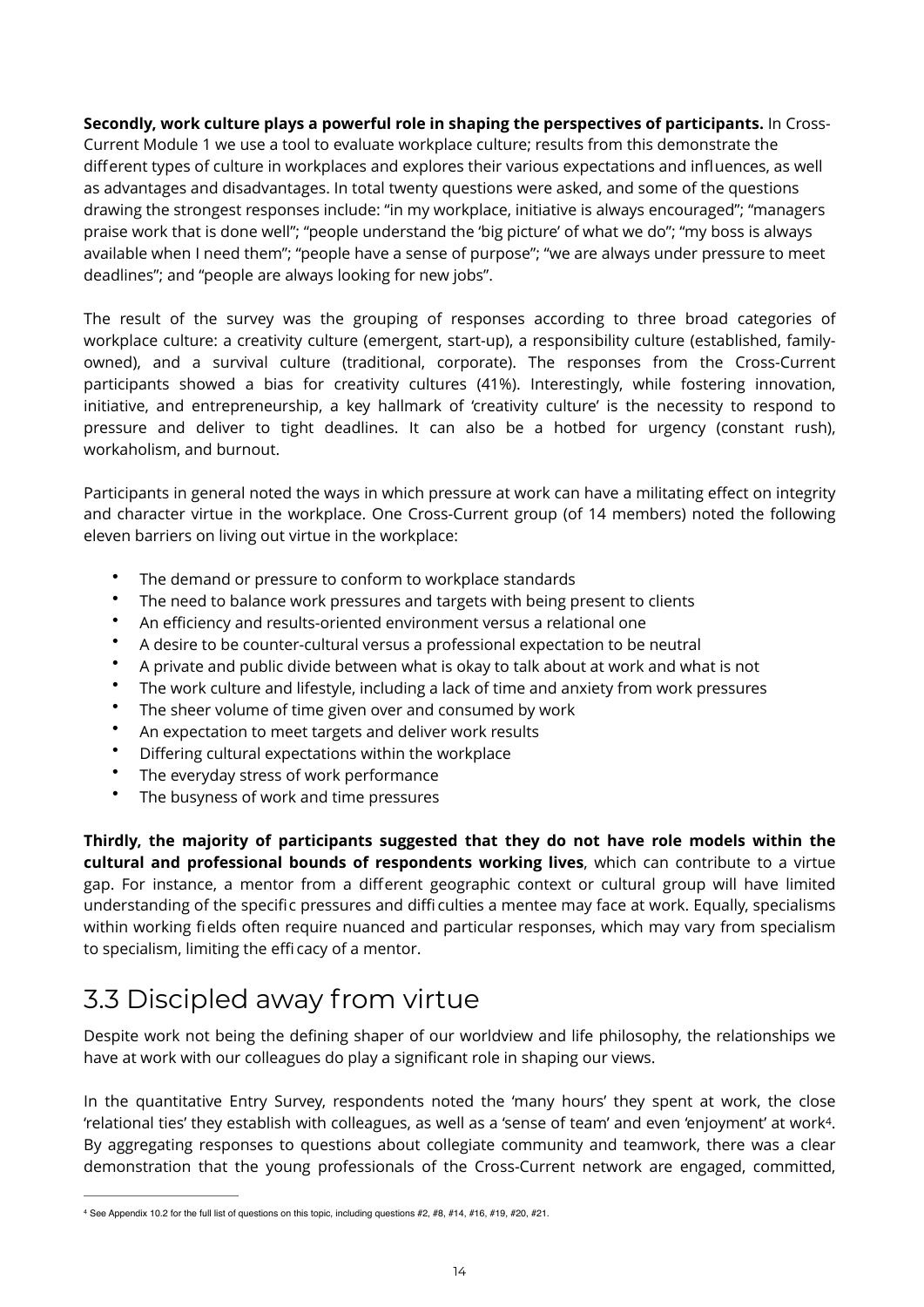hard-working, self-giving colleagues with a strong sense of team as well as individual ownership. Notwithstanding this fact, respondents consistently attributed the difference between their lifephilosophy and the dominant culture of the workplace as a source of tension and struggle. In other questions of the Entry Survey this came to the fore in a significant way, demonstrating a lived reality of public–private tension for many respondents.

Cross-Current uses the concept of *discipleship* which emphasises the array of emotional, pedagogical, and practical dispositions of a person who allows themselves to be shaped under the influence of various relationships and a corresponding way of life. In short, discipleship has to do with *long-term, character-shaping, formative influence from one or several people*. In a Christian understanding, proper discipleship is predicated on the influence of the person and principles of Jesus of Nazareth and the Christian community.

Such discipleship should lead to cultivating and demonstrating a number of beneficial virtues in all areas of life, but our survey of young Christian professionals demonstrated the reality of a form of discipleship *away* from virtue. When explicitly asked what barriers young Christian professionals face in the workplace, in living out the character virtues of service, love, integrity, generosity, humility, and beneficial purpose, the group responded with the following list:

- A preoccupation with image and reputation
- A lack of personal maturity, or low self-esteem and insecurity
- A lack of community and a lack of mentoring in small groups
- Fear of judgement and professional consequences of stepping out
- A lack of good role models and sense of balance in the workplace
- Shallow discipleship, with no one taking ownership to disciple the next generation
- Mentoring support often based on events rather than relationships

This issue of loneliness was tackled directly with Cross-Current participants and raised some noteworthy findings. Whilst the vast majority of participants (67%) disagreed with the statement 'I have no real friendships at work', suggesting that they do have significant friendships with their colleagues – only a small proportion (26%) agreed to often 'spend[ing] time with colleagues outside of work'. Interestingly, this suggests that friendships can flourish within the workplace, and within the confines of professional practice, even if time for shared leisure activities or private, non-work time is limited.

Both our quantitative and qualitative research findings show that young Christians employed in competitive professions face similar challenges across various geographic contexts.

### 3.4 Challenges in living virtuously in the workplace

In order to identify and get a more nuanced understanding of the main challenges that young Christian adults face in living out the virtues in their workplace, we conducted a series of semi-structured focus group interviews.

These are the things that came out consistently: *the influence of peer pressure*, *the desire to fit in*, and *the fear of rejection* are all significant challenges that most of the young Christian professionals we interviewed have to deal with in their workplaces. We tend to believe these are universal challenges for all young professionals, not only for our specific demographic.

Further to the general challenges, practising religious professionals also have to navigate an additional layer of challenges. These include, but are not limited to: *fear of being labeled according to stereotypes*, *the*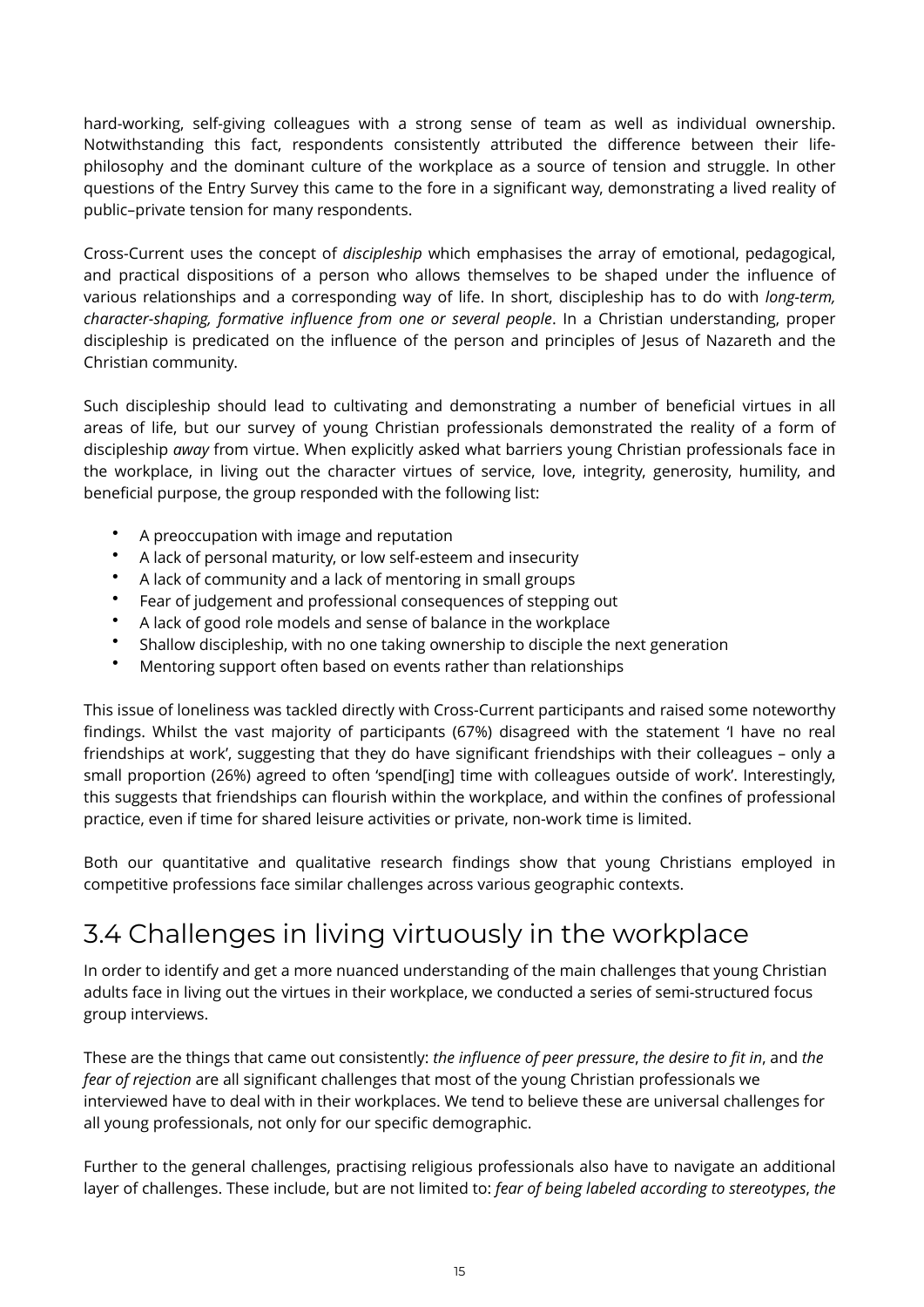*need to conform*, *anti-religious environments*, *not wanting to look uneducated or less worthy of respect*, and *humility perceived as weakness*.

Some participants, particularly those working in highly competitive and results-driven workplaces, noted that there is simply not much time to discuss things outside work, so the only way to live out one's faith is through diligent and competent work.

In workplaces that pride themselves as open and welcoming intellectual spaces, where all opinions are said to be welcome, but some receive a really bad reception, the "desire to fit in", the "fear", and even the "shame" associated with being distinct are perceived as serious challenges. The most stressful workplaces (from this perspective of the high costs of 'not fitting in') were identified as academia, big tech, research, and a selection of other industries, including law, advocacy, and international NGOs. In such places, whenever one expresses a faith-based existential commitment, there's a real risk of losing one's reputation.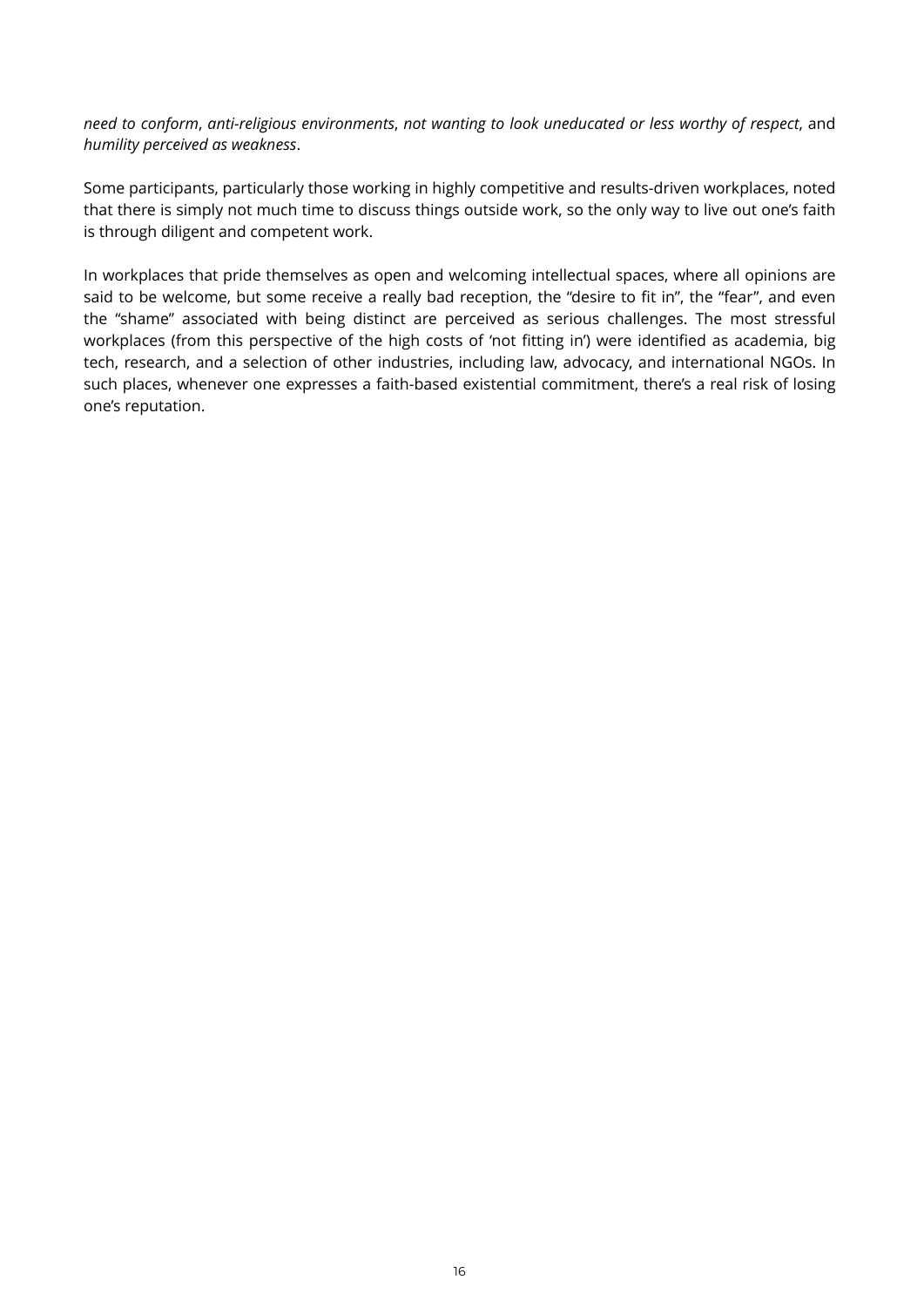## 4. Re-envisioning work

**Big Question 2: How would these Christian virtues (service, love, integrity, generosity, humility and beneficial purpose), lived out in the public sphere through different professions, change the way participants behave in their workplaces?** 

#### 4.1 A mandate for work

In particular, we want to understand how the integration of private faith with professional work can benefit and contribute to both individual flourishing and corporate wellbeing.

A source of significant data from the Cross-Current program is the ongoing meeting feedback evaluation forms. These have helped us better understand the application of virtue-teaching from Cross-Current to daily, lived experience. Three questions from the evaluation forms are particularly salient in this regard:

- What significant things have you learned through this meeting/module? (Question 5)
- How will this impact your life and work? (Question 6)
- What decisions will you make for your work and life that will help you to improve or make changes? (Question 7)

On the basis of these three questions alone, we collected 19,000 words of feedback from Cross-Current participants. For the presentation of question 5, this is perhaps most easily accessed in visual format, as per the word cloud of popular responses below:



Word cloud based on feedback for Question 5.

Given the intention of Cross-Current to help people learn how to integrate faith and work, it is encouraging to see the prominence of 'God', 'Work', and 'learning' in the feedback. It is also interesting to note two further standout features from the significant learning points of respondents:

- (i) **Relationships/Colleagues**: These remain front and centre in the thought-worlds and the lived-worlds of participants, both in and out of work.
- (ii) **Integrity**: Just as integrity featured as most valuable in the virtue rankings, so integrity features highly in the significant learning points of respondents after every module. Integrating private belief with public life remains high on the agenda for respondents.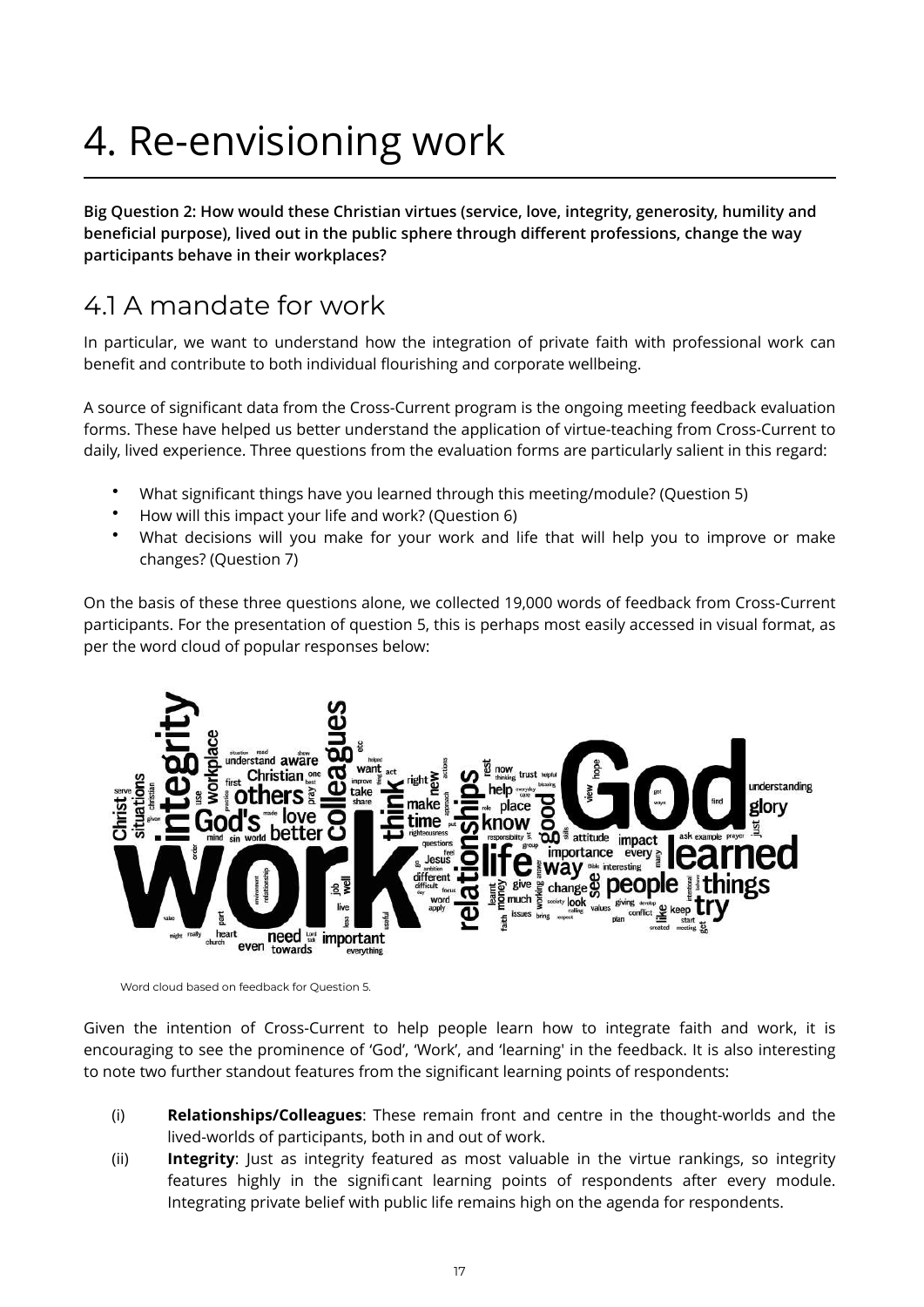

Which of the following virtues is the hardest for you to live out at work? (list one or two)

For the presentation of questions 6 and 7, we propose the following two sub-headings to better understand what a 're-envisioning of work' may look like. Part 4.2 embarks on an understanding of 'becoming (more) collegial colleagues', and part 6.3 looks at 'becoming (more) distinctive colleagues'.

#### 4.2 Becoming collegial co-workers

**The first insight from the word cloud on the previous page, the significance of relationships/ colleagues, is to do with humanness.** Matthew 22:39 says, 'Love your neighbour as yourself'. So what then do we do when our 'neighbour' is our boss, a colleague, or a team member? Specifically, how do we demonstrate love when our 'neighbour' is our superior or our competitor? Equally important, how do we demonstrate love when our 'neighbour' is a difficult person, hard to work with, or uncooperative?

Participants noted this simple biblical command requires a ground-breaking way of thinking through the particulars and specifics of working life. They reported:

- *"What stuck with me most was that we are called to 'become human' above all… I am challenged to see the 'humanness' in the other people and look past what separates us to what we have in common." (Female participant, working in Business & Management, from Liechtenstein)*
- *•* • *"[Cross-Current] provides a framework for considering how I can be praying for my colleagues remaining focused on them as people and remembering to ask for God to be gracious to them…* [and also to] increase the hospitality that I show towards colleagues, remain[ing] considerate of *them in stressful situations, invit[ing] colleagues for lunch to get to know them better." (Male participant, working in Business & Management, from Ireland)*
- *•* • *"To be more expectant when I go into work to see God move but also have more grace towards coworkers… meditat[ing] on how you feel towards work and co-workers but also think[ing] about how co-workers see you, tak[ing] interest in their personal life, be[ing] aware of God's love for them and*  [that] they're made in his image." (Female participant, working in Research, from Ireland]

**The second insight from the word cloud, the significance of integrity, is to do with distinctive living.**  The high value placed on the virtue of integrity demonstrates both its integral significance in the workplace as well as its peril and fragility. This reminds us of the words of Warren Buffett: "Trust is like the air we breathe – when it's present, nobody really notices; when it's absent, everybody notices."

We discussed the relative importance and complexity of the six virtues within focus group interviews, and we discovered:

- Respondents regularly remarked: *"None of the virtues are easy."*
- Many participants agreed that 'love' is difficult to practice at work for two main reasons: when you are rejected for your faith, and when people are not likeable or easy to love. However, surprisingly,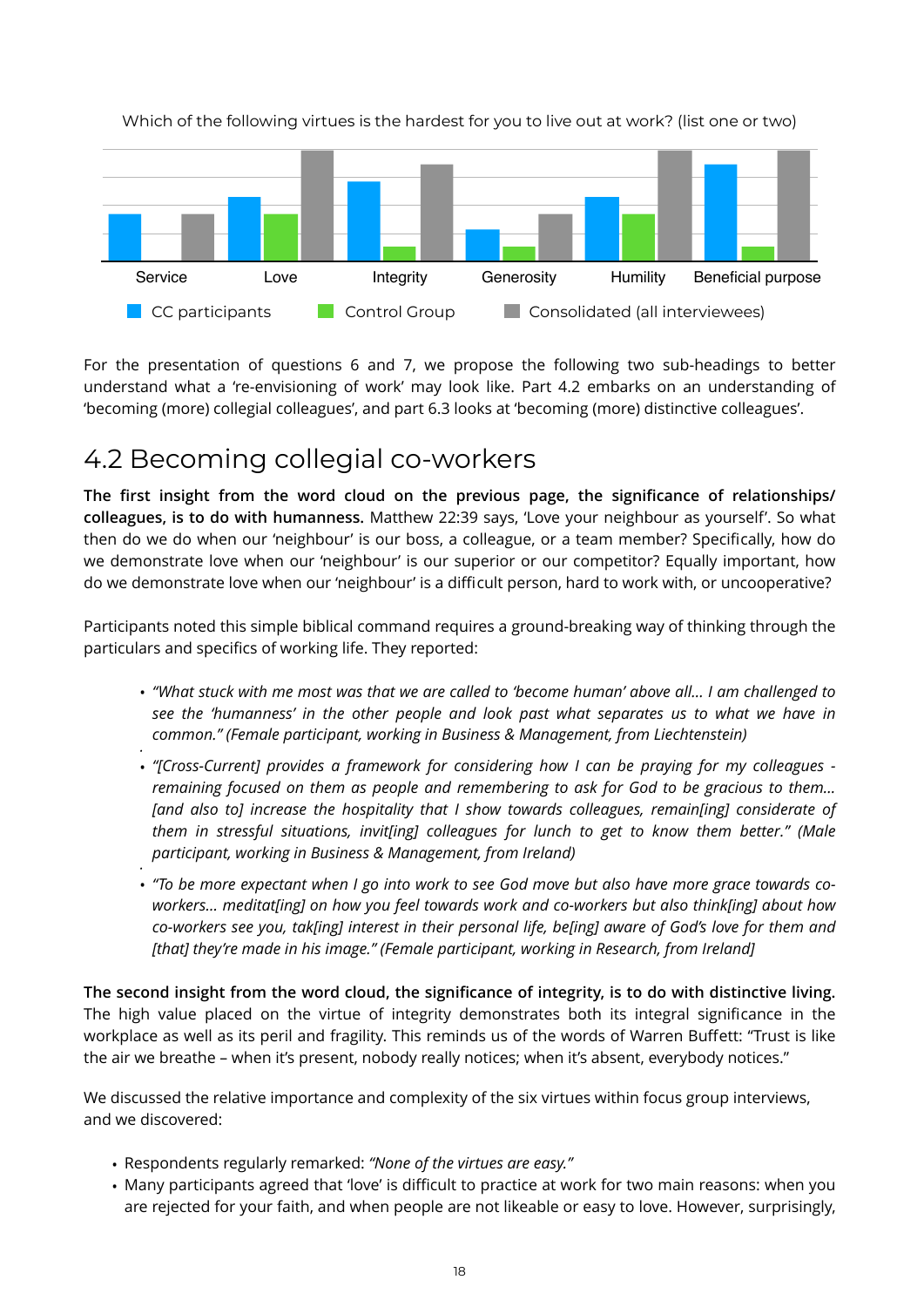some said 'love' is easier in practice, because you'll never be vehemently rejected for trying to love and show compassion to your neighbours.

- Humility was a frequent issue for participants in high performance environments and cultures. It is difficult to navigate, as humility is essential for teams and societies when collaboration and working together on team projects is a prerequisite of work, yet it is often perceived as a weakness.
- Overall, the Focus Group participants registered that Integrity and Beneficial Purpose were both the most complex and the hardest of the six virtues for them to habituate in work.

The interesting thing about the virtues we covered in our curricula is that we discussed them in a complex, holistic manner. The more straightforward ones, such as service, love, generosity and humility are simple to understand but hard to live by, whereas integrity and beneficial purpose are multi-faceted, complex, over-arching concepts which, in various ways, include all the other virtues, and there's a need for balance, assessing the relative importance, and keeping all the other virtues and principles together in a way which ensures continuity (character) and progress (lifelong learning).

There is a marked difference between the priority of integrity in the Entry Surveys and the difficulty with habituating integrity in the Focus Groups. This shows that Cross-Current participants possess an enormous desire to live and work in a way which is morally distinct, but that they also struggle to do so in their workplaces because of the previously mentioned cultural pressures.

We should make explicit the fact that almost all virtues noted by Cross-Current respondents are interpersonal, relational virtues (e.g., kindness, patience, compassion, humility) and even the personalised virtues (such as self-control) are always enacted and practiced in a relational context. This demonstrates the need for ongoing mentoring, training, and teaching on inter-personal relationships in the workplace.

#### 4.3 Becoming distinctive colleagues

The second response of participants to the second 'Big Question' focusses on living out a countercultural calling, and what it means to be distinctive in the workplace whilst also working to professional, reputable standards.

On this front, we can consider two distinct elements.

**Firstly, Cross-Current participants suggest living with a high degree of criticality.** In practice, this means embodying an alternative way of life. Rather than viewing work as a job (with a means-end goal of paying bills, etc.), work is seen as both a career and calling (with an inherent sense of meaning).

Numerous participants provided feedback in the meeting evaluation forms, suggesting that Cross-Current had been instrumental in encouraging participants to live and work in a way which embodied an alternative way of life. The gospel-way espoused by participants embraces relational values as of primordial importance, creativity ahead of consumption, work as service ahead of career-ism, and a sense of collective community and living in neighbourliness ahead of individualism. Respondents articulated these perspectives:

• *"I learned ways in which I can be more intentional in building relationships with my colleagues at work and had the opportunity to think about how I might respond as a Christian in some difficult situations/conflicts that may arise at work, with the purpose of improving my testimony, witness,*  [and] impact at work." (Female participant, working in Research, from Bucharest)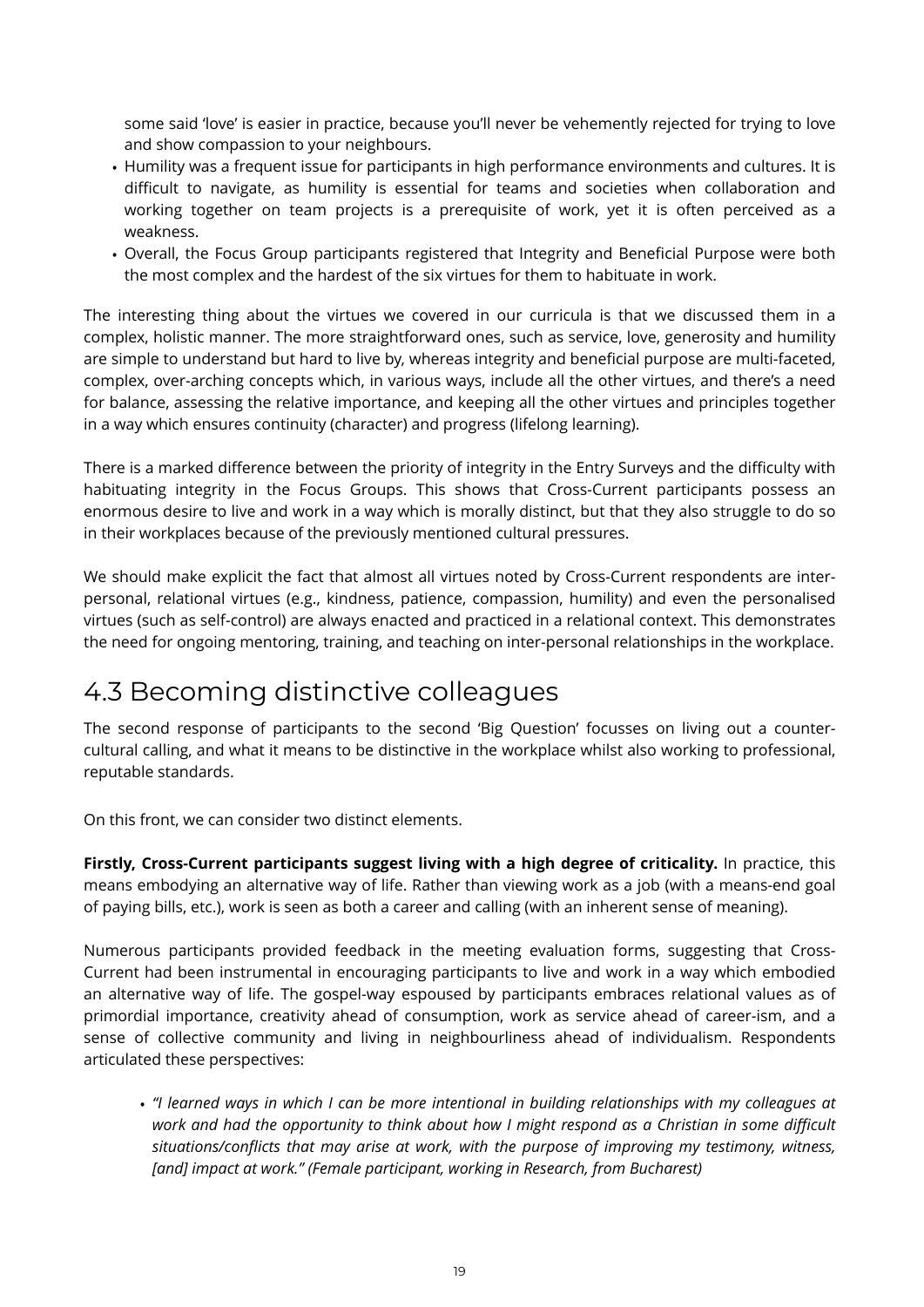• *"I will know how to not only accommodate but also collaborate with my colleagues and my superiors; how to behave in a biblical way with my colleagues - with compassion." (Male participant, working in Business & Management, from Chisinau]* 

**Secondly, Cross-Current participants honestly note the potential for negative side-effects**, such as marginalisation, bullying, or unemployment, associated with such a counter-cultural calling. Just as they noted one of the obstacles to integrity is fear of a bad reputation, respondents noted some of the negative side-effects that can materialise within professional contexts. They were quick to note the types of 'culture' where malpractice is endemic and any attempt to resist the tide or stand up to superiors may be met with a strong reaction. Examples noted and identified include:

- **Efficiency culture** professionalism excludes all or any personal conversations, colleagues are reduced to workers, business routine trumps all personal interactions.
- **Fierce culture** common in corporate organisations, particularly in sales and marketing, where dominant, alpha character traits are necessary and 'being humble' is perceived as weakness.
- **Gossiping culture** common in white-collar office cultures where nepotism may rule and gossip is a dividing line between those who 'do take part' and those who 'don't take part'.
- **Materialistic culture** striving to be among the 'cool crowd' in an office culture can drive a toxic culture of competition, bonuses, materialism, one-upmanship, etc.

#### 4.4 Concluding remarks

In summation, we can visualise the effect of integrity in three ways – or rather, three overlapping spheres – under the banners of 'flourishing', 'influence', and 'impact'. These incorporate both a scaled and a relational model for understanding. 'Flourishing' represents the individual benefit of living with integrity, whereby there is greater consistency between private faith and public life (including work). 'Influence' is the benefit of working in domains and fields where our skills, expertise, and knowledge are productively applied. Finally, 'impact' denotes the benefit of working with integrity to the whole of society, regardless of our professional field.



We can also collate this research to suggest four areas of consistency - or lived-out, practical integrity that can help young Christian professionals change their behaviour in the workplace: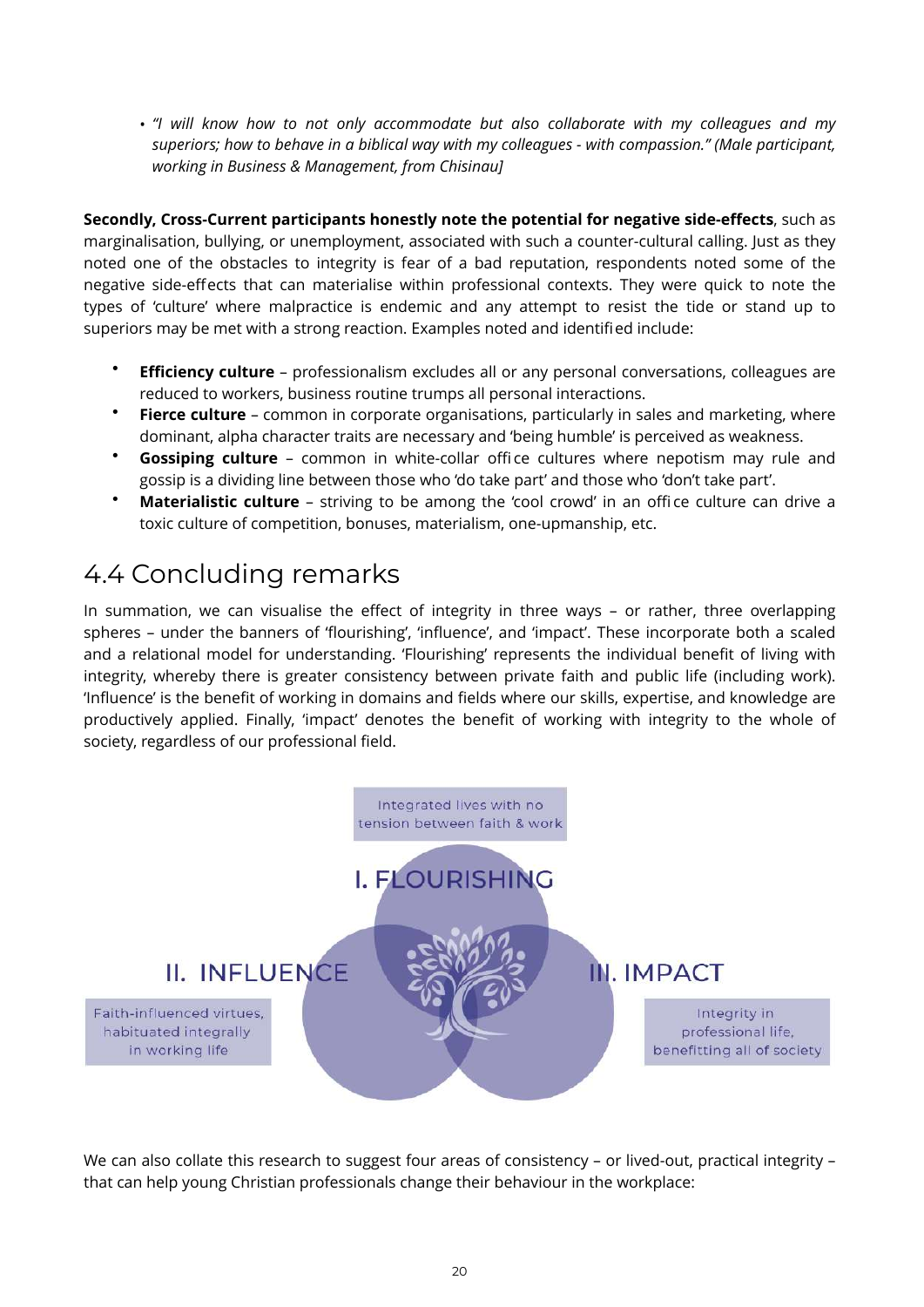- **Integrity**: "the state of being whole or undivided", or according to the well-known aphorism, "Doing the right thing, even when no-one is watching."
- **Integral**: "belonging as a part of the whole" or being a constituent part, which is necessary to the completeness of the whole (i.e., benefiting society in productive ways)
- **Integer**: "an indivisible number" or a number without a fractional component (i.e., living a life of unity and integration, without compartments)
- **Integrated**: "equal participation in membership" or the quality of equal participation in a social group or an institution (i.e., seeing work as service to the benefit of wider society)

We see these four elements as closely interrelated, and interdependent, leading us to visualise them in the following way:

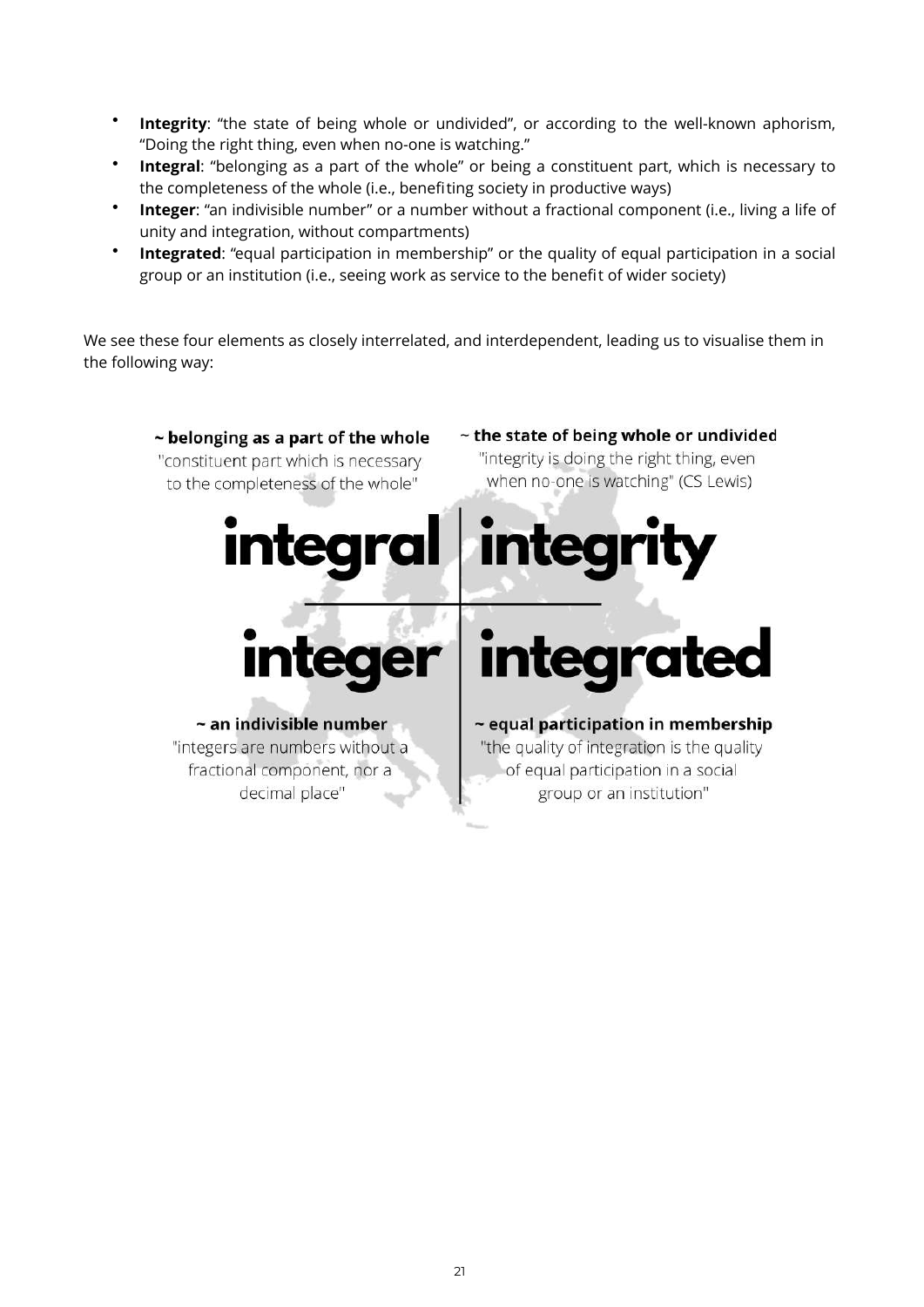## 5. Cultivating Consistency

**What steps can we take to help a generation of young Christian adults spread across Europe and Eurasia to overcome these hindrances, promoting a greater consistency between their private faith and public life, as they start their professional lives?** 

<span id="page-21-1"></span>Specifically, we want to understand how consistency can aid and profit young Christian professionals, in what is often termed a 'developmental crisis'<sup>[5](#page-21-0)</sup>, transitioning between education and professional work.

#### 5.1 Discipleship in a distracted age

Given the complexities they face in their professional lives, which seem remote from the biblical teaching they're usually exposed to at church, young professionals need *contextualized teaching* and *profession-targeted training, committed to industry-specific issues***.** Respondents noted the value of such teaching. The Professional Groups of Cross-Current further tailor the teaching to niche marketplaces, including Media & Journalism, Cultural Influencers, Scientific Researchers, and Environmental Scientists. The employment of case studies is a staple of the Cross-Current curriculum. In response to these exercises, many participants found them to be of material benefit, imagining decision-making in a fastmoving or tight-cornered environment. One male participant from Italy wrote, *"I liked how we explored the original vision of work and ways to apply it in our everyday life. I really identified in some of the case studies we analysed and realised what I was doing wrong or not completely right"*. Different case studies invoke different cultural challenges depending on context. One respondent appreciated this, noting how "*the challenge to live and work with integrity may have different sticking points in honour/shame versus innocence/guilt cultures*" (male participant, working in the UK).

Besides the contextualised, relevant biblical teaching, participants also need *consistency* in learning how to apply the principles of the Bible and in continually integrating their growing understanding of the implications their Christian identity has on all of life. This leads to more concrete and practical action steps, building greater consistency between private faith and public life in the workplace. Each Cross-Current meeting ends with an 'Agenda for change', a commitment made by participants to focus on certain aspects in their lives that need particular attention and improvement. They do keep themselves accountable to one another by praying for each other, encouraging each other and monitoring progress.

The Cross-Current program is predicated on consistent communication within the formed learning community. A carefully detailed communication strategy flowed from this, allowing regular and consistent updates, encouragement, teaching and reminders for events throughout the 300-strong Cross-Current community.

#### 5.2 Mentoring and forming a community

Cross-Current fosters a community of like-minded people and allows for mentoring within that framework, a critical feature of helping young Christian professionals build consistency between their private faith and public life when starting out in their careers.

<span id="page-21-0"></span>E. Erikson (1964), *The Stages of Psychosocial Development* [5](#page-21-1)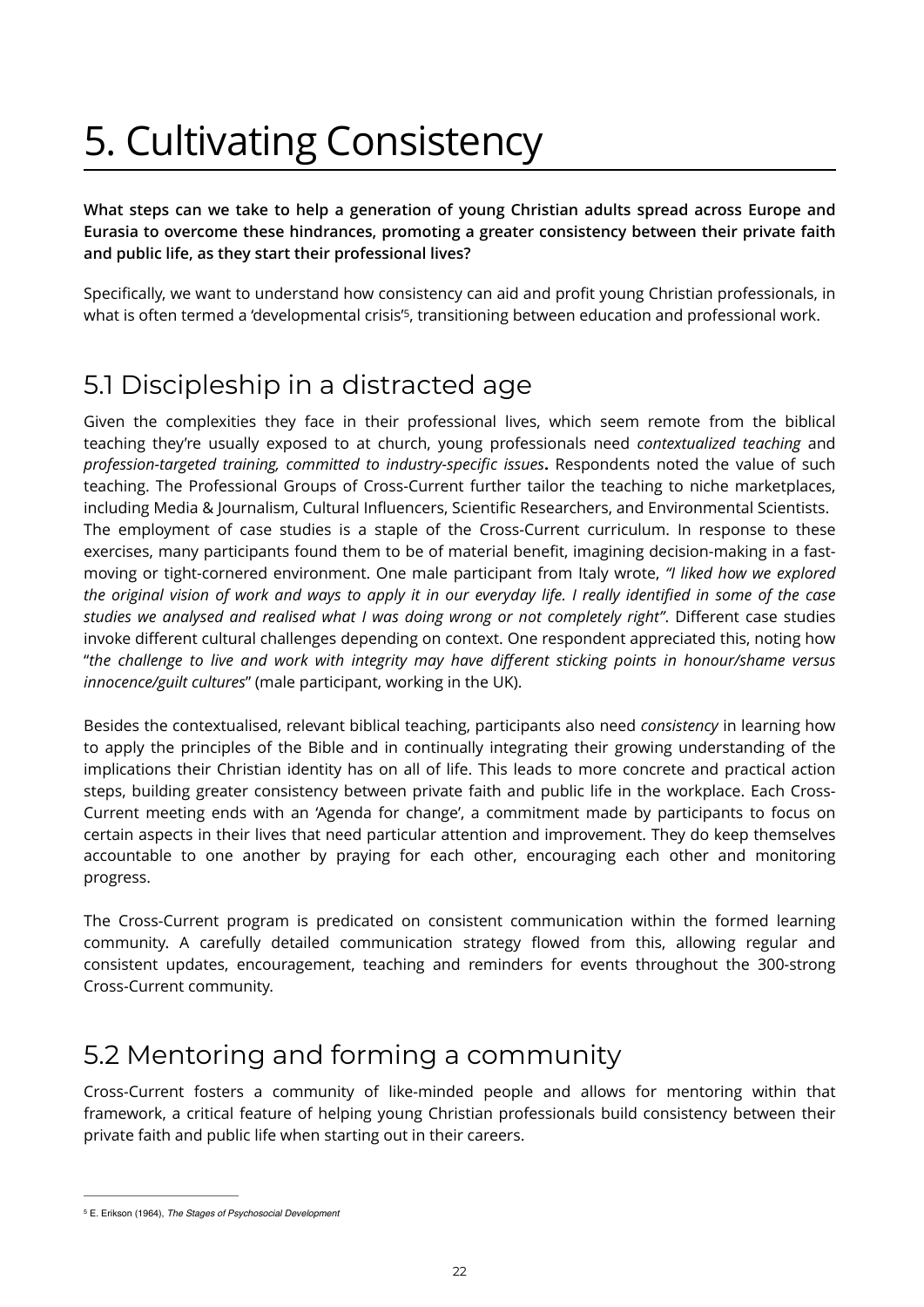In particular, for Cross-Current participants, mentoring fell into two camps:

- Peer to peer mentoring: guided by active listening and a framework for open questions; These help keep young professionals accountable to one another, whilst also providing a source of ongoing encouragement, both during the program and beyond it.
- Role model mentoring: led by an older, more experienced professional in the same field who follows the biblical discipling process of asking questions and telling stories than by giving straight answers

The primary goal of these mentoring relationships within the Cross-Current program was to help young professionals move forwards on their 'agenda for change'. Five markers for 'success' within a quality mentoring framework were noted:

- Commitment and intentionality to one another
- Genuine & respectful relationships being aware of differences & avoiding judgmental attitudes
- Trust and vulnerability a safe place to explore deep issues
- Service & submission the required posture for the relationship to succeed (1 Thessalonians 2:8)
- Supplication & action a commitment to prayer and to faith in action

One female participant in the Medical Thought Leaders group noted the value of being mentored by a role model: "*Professor Wyatt gave examples from his clinical experience and it was very helpful to discuss really practical problems"* (working in Romania). Another appreciated the mentoring model of peermentoring and active listening, employed throughout the Cross-Current curriculum: "T*he mentoring method helps me to be accountable for improving and developing my spiritual and working life, and therefore to remain focussed on that*" (male participant, from Italy). *"[I need more] skills to get through a period of confusion and cognitive dissonance, [or other] stages of transformation. I liked the mentoring session and the skills you are practising through those sessions, asking questions [and then] analysing."(Female participant, working in Business & Management, from Austria)*

In general, participants also deeply appreciated the continuity of relationships and sense of collaborative community formed by such a learning group. Numerous participants left Cross-Current teaching weekends with a renewed vigour and sense of clarity and direction for their professional lives. One male participant (working in Tbilisi) wrote, "A*fter this meeting I am motivated, peaceful, inspired, refreshed, recharged. I got rest :) I have new ideas and plans."* 

The result is the following: there's a shift away from taking character development as a personal development quest, towards a more compassionate and less self-centred understanding of character (the Cross-Current effect). People start to think in terms of journeying, becoming and discovering, and less in terms of improving (as though going to the gym). Participants start to discover the importance of commitment and accountability in shaping a virtuous character. Moreover, developing a virtuous character doesn't become a project in and of itself, but this pursuit is part of something bigger, usually involving serving a cause, striving for justice, community development or participating in advancing the greater good.

This shift from an individualistic take to a more relational, communal and richly-textured understanding of virtue and character is one of the greatest achievements that result from forming honest learning communities and allowing the space and time for thoughtful and honest exploration.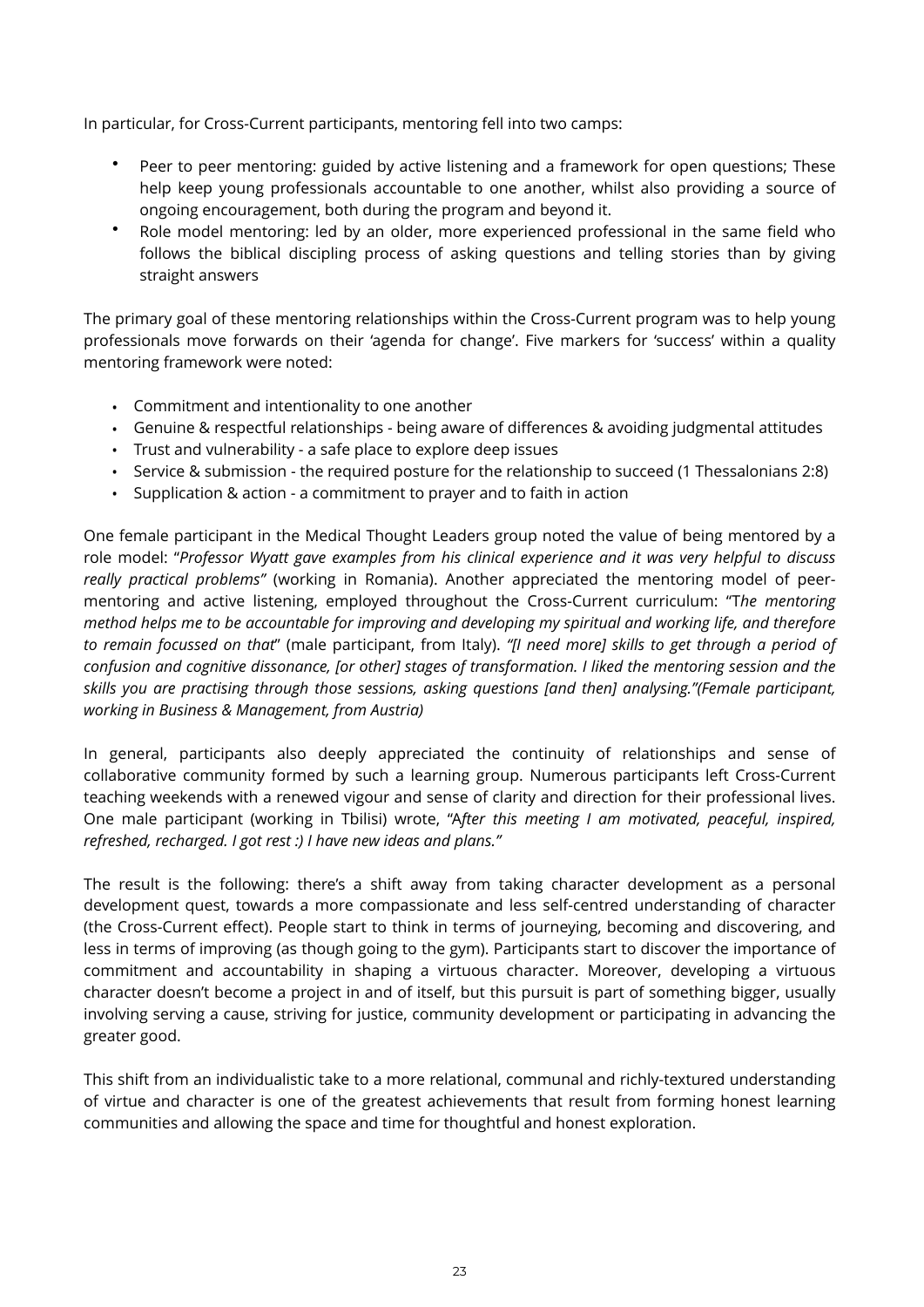#### 5.3 Pandemic possibilities and COVID-19

For the final third of the Cross-Current program duration, the global pandemic of COVID-19 put a stop to all physical meetings. With the pandemic's massive impact on professional lives and work patterns around the globe, the Cross-Current program could not ignore these realities. The autumn of 2020 was therefore a unique opportunity to interact with the Cross-Current community, and beyond, on the impact of the pandemic on the working life and work patterns of young Christian professionals.

In a survey of 148 Cross-Current participants across 22 countries, the impact of the pandemic on worklife was revealed to be stark. A majority of respondents (55%) were working from home or remotely, and 5% of respondents (7 individuals) were unemployed as a direct result of the pandemic. Respondents answered that despite communicating with colleagues on a regular basis (73% answered either every day or 2-3 times per week), the sense of cohesion at work and team unity was eroding (57% felt less connected to work colleagues).

These impactful findings directed the Cross-Current program to create an online model of teaching and interaction, whilst keeping in mind the importance and necessity of shared, embodied spaces. In particular, the need for Cross-Current to be flexible became very apparent, which

Given the high likelihood of remote working continuing beyond the COVID-19 pandemic, and participants' views corroborating this sentiment, **Cross-Current material and teaching designs were recalibrated to reflect this 'new normal'**. Participants responded well to the new online models of teaching and interaction.

**Cross-Current also recognised the keen need for flexibility and resilience in the face of the global challenges of COVID-19.** Given that 81 of the 148 respondents were now engaged with remote working, the need for managing new work-life boundaries, addressing productivity, and working around constraints has become ever more pressing.

#### 5.4 Long-term virtue

Developing consistency between private faith and public life, at the beginning of the professional lives of these young Christian adults, depends largely on developing a fabric for faithfulness. Cross-Current has helped to identify three key threads to this fabric:

- 1. **Mentors** both peer mentoring and role model mentoring, to allow for honest conversation
- 2. **Friendship** a community of like-minded and active participants to share with
- 3. **Worldview** an ongoing model for training and teaching on the virtues

#### Firstly**, training and teaching on the value of the virtues espoused by the Cross-Current curriculum ensures a long-term impact.**

Secondly, from the meeting feedback evaluations of participants, **both peer and senior mentoring rose to the fore as significant practices for long-term virtue.** 

Thirdly**, a community of like-minded and active participants, to share with and learn from, is integral to long-term virtue encouraged by the Cross-Current program.**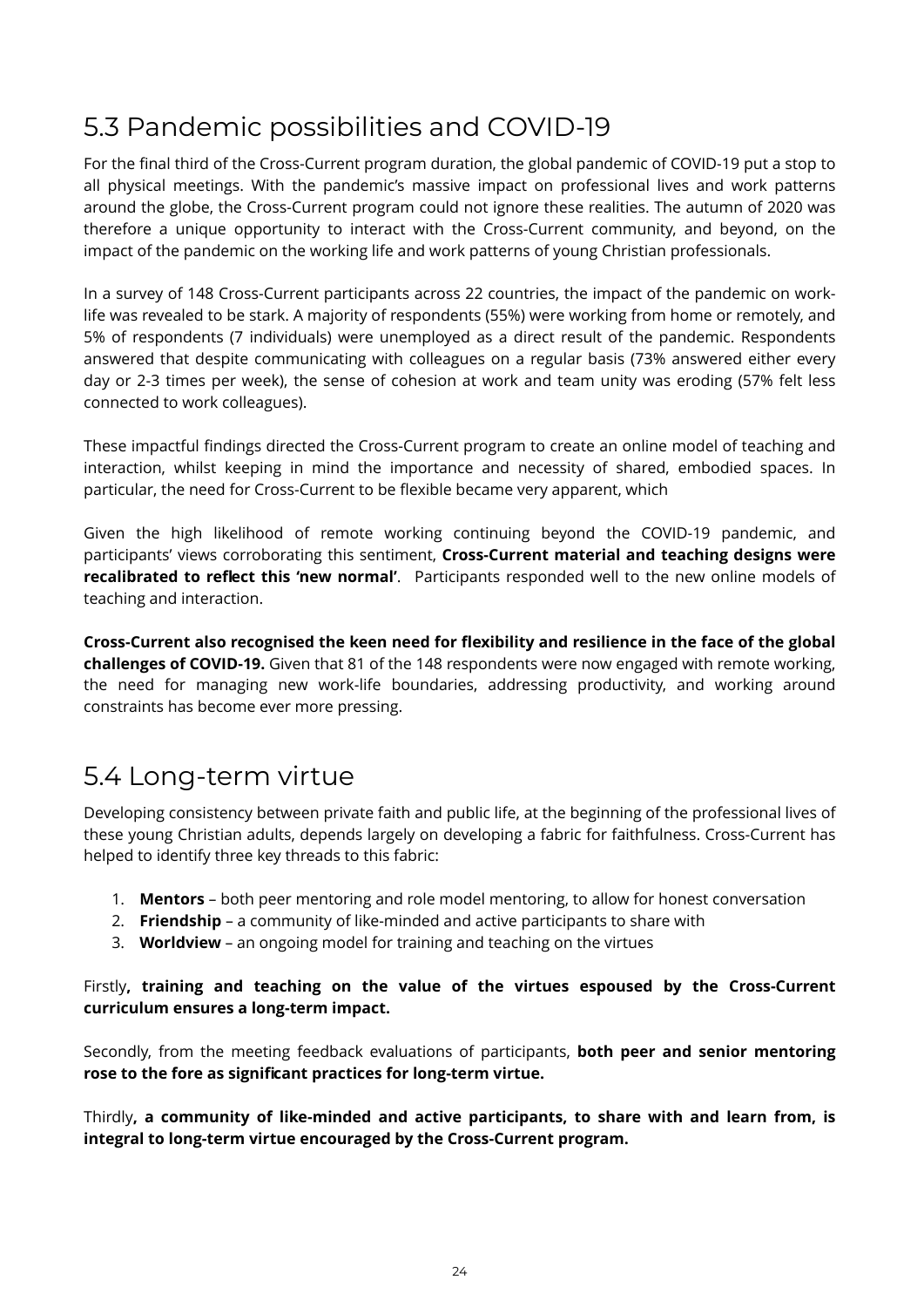## 6. Conclusions

The concluding statements to this report are founded on the structure of the three 'Big Questions' we asked at the outset of our proposal.

#### **How can the Christian virtues of service, love, integrity, generosity, humility, and beneficial purpose be promoted and supported amongst young Christian professionals in the workplace?**

- 1. What hinders young Christian adults from practising the virtues, associated with their faith, in their professional and academic life?
- 2. How would these Christian virtues, lived out in the public sphere through different professions, change the way participants behave in their workplaces?
- 3. What steps can we take to help a generation of young Christian adults spread across the continent of Eurasia to overcome these hindrances, promoting a greater consistency between their private faith and public life, as they start their professional lives?

For each of these questions, the careful responses of Cross-Current participants – collated over a number of different surveys – as well as the testimonials and interviews provided by individuals, help us articulate the difficulties of integrating private faith and public work, at the beginning of a professional career. Our conclusions fall in line with each of the questions.

#### 6.1 Answering the 'Big Questions'

#### **Firstly, on the 'obstacles to integrity' that we noted, it is clear that integrity is an aspirational virtue.**

Respondents, time and again, in both entry, evaluation, and exit surveys, demonstrate their aspiration to live and work with integrity. Integrity is a 'cross-over' virtue that travels between both professional work and personal life. Indeed, integrity speaks of a wholeness of life that travels with participants, regardless of context or culture. Nonetheless, it is often aspirational, and not lived. In simple terms, this means that it remains an objective or targeted virtue, yet in the muck of life can easily be worn down and eroded. Cross-Current seeks to address this virtue gap between 'aspiration' and 'habituation', or in other words the distance between desired virtue and practiced behaviour.

Cross-Current participants also demonstrated the 'indexing' role of relationships, above and beyond the content or culture of their industry-specific workplace. In the quantitative analysis, this was evidenced by the fact that only a small majority of the respondents (36%) agreed that work is where they find meaning to life. Interestingly, however, a very large proportion of respondents (76%) agree, or strongly agree, that they 'love to be liked by people [they] work with'. We suggested from this that even if in the first-place (i) work is not the most significant influencer or shaper of worldview and life-philosophy for participants, that (ii) the relationships formed at work with colleagues and team members play a significant role in indexing and shaping our attitudes, including our worldview and life-philosophy. As such, relationships emerged as front and centre in shaping the views of participants. Once again, this underscores the need for ongoing mentoring, training, and teaching on inter-personal relationships in the workplace.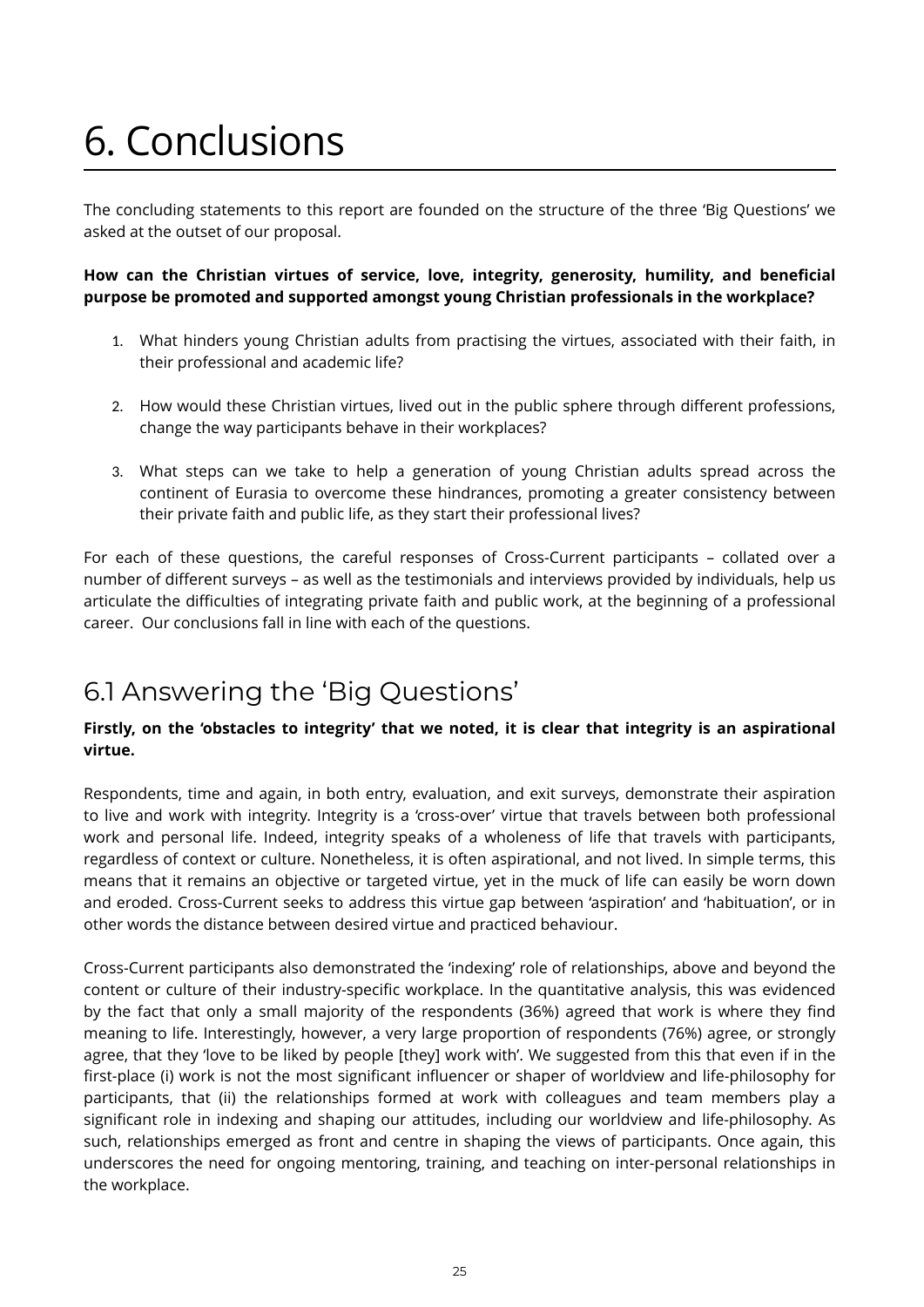#### **Secondly, on the need to 're-envision work' and reframe our understanding of collegial participation in the workplace, two important conclusions emerged.**

The first attitude of mind and heart noted by participants was regarding collegiality. Understanding humanness in the workplace is not limited to or limited by religious affiliation, pronouncement, or belief. Rather, participants sought to reframe colleagues as neighbours, to use the biblical language, with work an activity of service and love, in view of their neighbours. This restores what Walter Brueggemann (2017) calls 'neighbourliness' to the local context: a sense of embeddedness, communal interaction, integration in a team, and inter-personal affiliation that goes beyond the mere instrumentality of work. Participants sought to live in a liminal space, between under-represented Christian minority (often reduced to the private sphere) and high-intensity young professional (with all its demands, challenges, and pressures).

By the nature of their faith and professions, these people are inevitably living in a liminal space: a space of intersection and great potential, and also a space presenting them with serious challenges and risks. Being at the intersection of faith communities and scientific or professional communities, they need special support and they're also uniquely placed to bridge the gap and bring an insightful and competent contribution to society.

Further to this, Cross-Current participants understood their distinctiveness in the workplace within a clear role. This was a character-attribute favouring integration and reconciliation with others, rather than alienation or obstruction. All too often, Christian minorities are reduced to a 'radical' voice that can be easily barred or precluded from serious discussion. Cross-Current participants, however, appreciated their vocational calling as a space to integrate differing viewpoints and beliefs with colleagues, rather than separate and divide. For many participants, this emerged through hours of peer-to-peer mentoring, as well as with inter-generational mentors.

#### **Thirdly, and on the final of our 'Big Questions', 'consistency' was noted as a critical habit in character formation and the habituation of virtue.**

Many steps and recommendations were made for cultivating consistency between the private faith and public lives of participants, as they start their professional careers. Four features, in particular, rise to the fore. Firstly, inter-generational role models and mentors became a bedrock for advice and support in the difficult transitions faced by young Christian professionals. Particularly in regard of ambition, the most driven and highly ambitious participants actively sought out mentors and role-models to help steer and guide them through their sense of direction in work. The role of active listening, within peer mentoring relationships, was regularly referred to, as a valuable practice and easily forgotten source of wisdom. Secondly, consistency in Cross-Current meetings and interactions helped build a fabric of faithfulness for the participants, weaving together mentors, friendships, and worldview. The need for ongoing accountability and honest conversations emerged over the course of the six module Cross-Current curriculum, highlighting the time it often takes to reach a point of personal and inter-personal honesty.

Furthermore, consistency had certain deep geographic biases and culturally contextual elements that must not be forgotten. Mentoring and honest conversations in a Cross-Current group in Novosibirsk, Russia, may look very different to a group in Brussels, Belgium. As such, it is important to interact closely with local facilitators and leaders, in uncovering the geographic context and cultural sensitivity needed to work with success.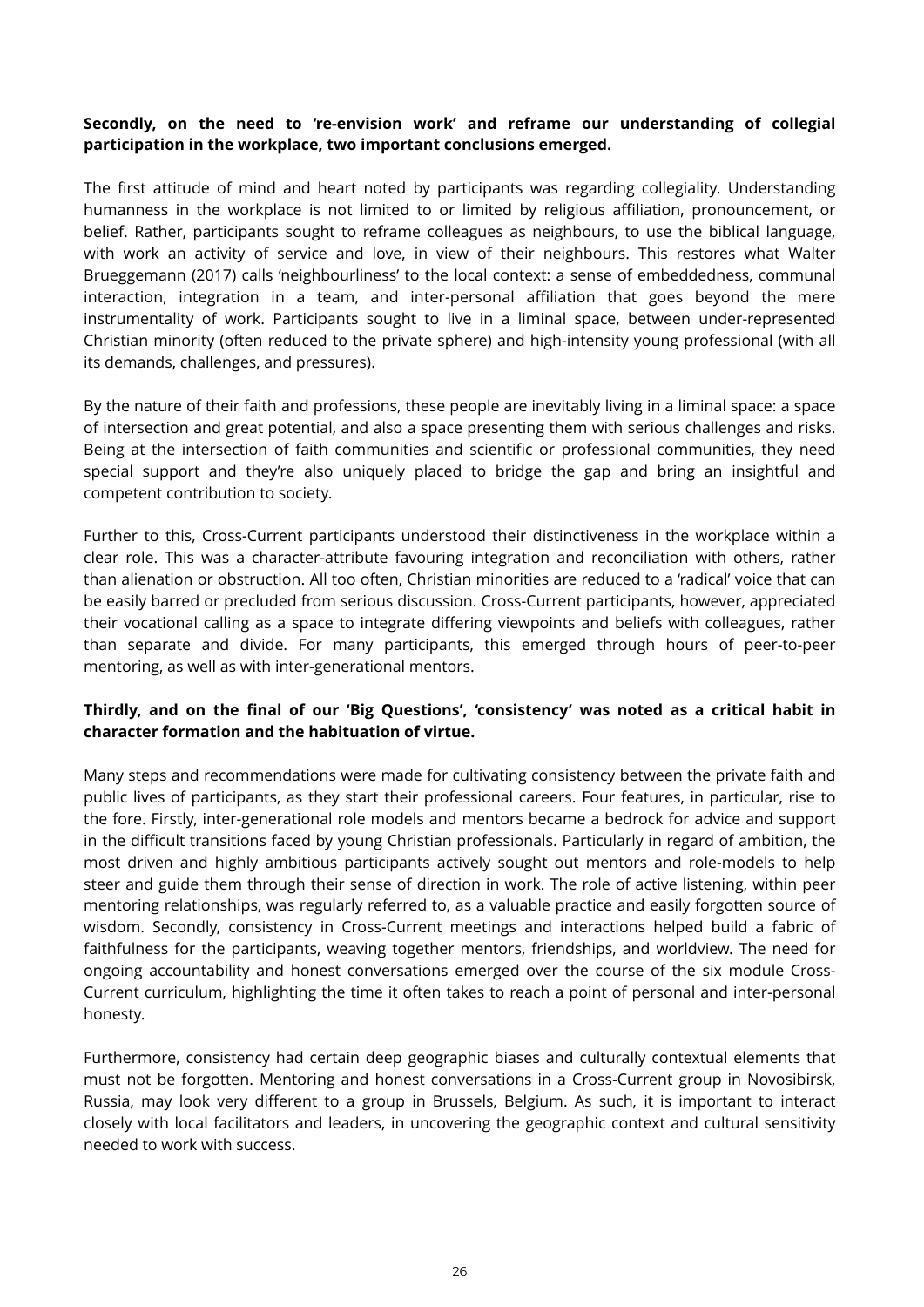#### 6.2 The Cross-Current effect

*Helping a generation of young adults—emerging leaders to live a more integrated, virtuous life for their individual flourishing and for contributing to the greater good, benefiting their communities and the society.* 

We work with some of the most brilliant minds at the intersection of science, professional excellence and thoughtful Christian faith. These participants, both as individuals and as a learning community, are a unique population group, both for their professional and faith communities and for society in general.

By the nature of their faith and professions, these people are inevitably living in a liminal space: a space of intersection and great potential but also a space presenting serious challenges and risks. They are on the frontline of both worlds and have to deal with the fear of being misjudged, the social pressure, the prejudice against faith in their professional community, and the prejudice against science in their faith community. The challenges they have to navigate put them in a difficult yet relevant spot. They face both in-group pressures—from their more fundamentalist fellow believers, and outside pressure —from their professional peers who might see them as less valuable thinkers because they have an existential commitment to the Christian faith

We discovered throughout this program that our default take on character development and virtue is consumerist or instrumentalist, at best. We all start with mixed motivations and a superficial understanding of what virtue and character is. Even many practising Christians (i.e. church-goers) don't practise the Christian virtues in the real sense. They might incidentally practise them, but not *as* Christian values. So they can pick and choose which ones to employ when convenient, practising them selectively but also lowering the standard and settling for an impoverished version of the virtues, i.e. a minimal view of the virtues. In a subtle way, this amounts to a utilitarian view of virtues: we praise them *because* they work, as long as they work for our own benefit. We serve others because we think they might reciprocate. We love the people we like (or we love because we want to be loved back) and we're indifferent to people we don't care about. We try to 'show' integrity when people see us, forgetting that integrity is always doing the right thing, even (and especially) when no one's watching. We're trying to show generosity not for generosity's sake, but because people appreciate generous people. We're striving to look humble mainly because people don't like arrogant people. We're all about beneficial purpose not because we want to benefit others or the greater good, but to find meaning in our work.

After going through the program, the Cross-Current participants have a richer and more complex understanding of virtues. They generally invest each term with more weight and substance and are less likely to claim that they are virtuous. This brings in much-needed humility and realism. We call this 'the Cross-Current effect'.

#### 6.3 Nurturing and sustaining relevance

In order to sustain long-term virtue, the need for a consistent support community was widespread in all the feedback we gathered. The need for a relevant community, for dialogue and encouragement, for competent and insightful peers from various fields, for more interdisciplinary and intercultural interaction - these were some of the most salient needs the participants expressed. We think programs like Cross-Current, which are focused on learning communities which provide both a place for intellectual debate, soul care and encouragement, are a needed bridge between faith and science, between church and the professional environment people spend much of their lives in. There was a pervasive feeling that oftentimes these people feel they're left in-between, in no man's land, neither here nor there. One participant said, *"...you start to feel disconnected".*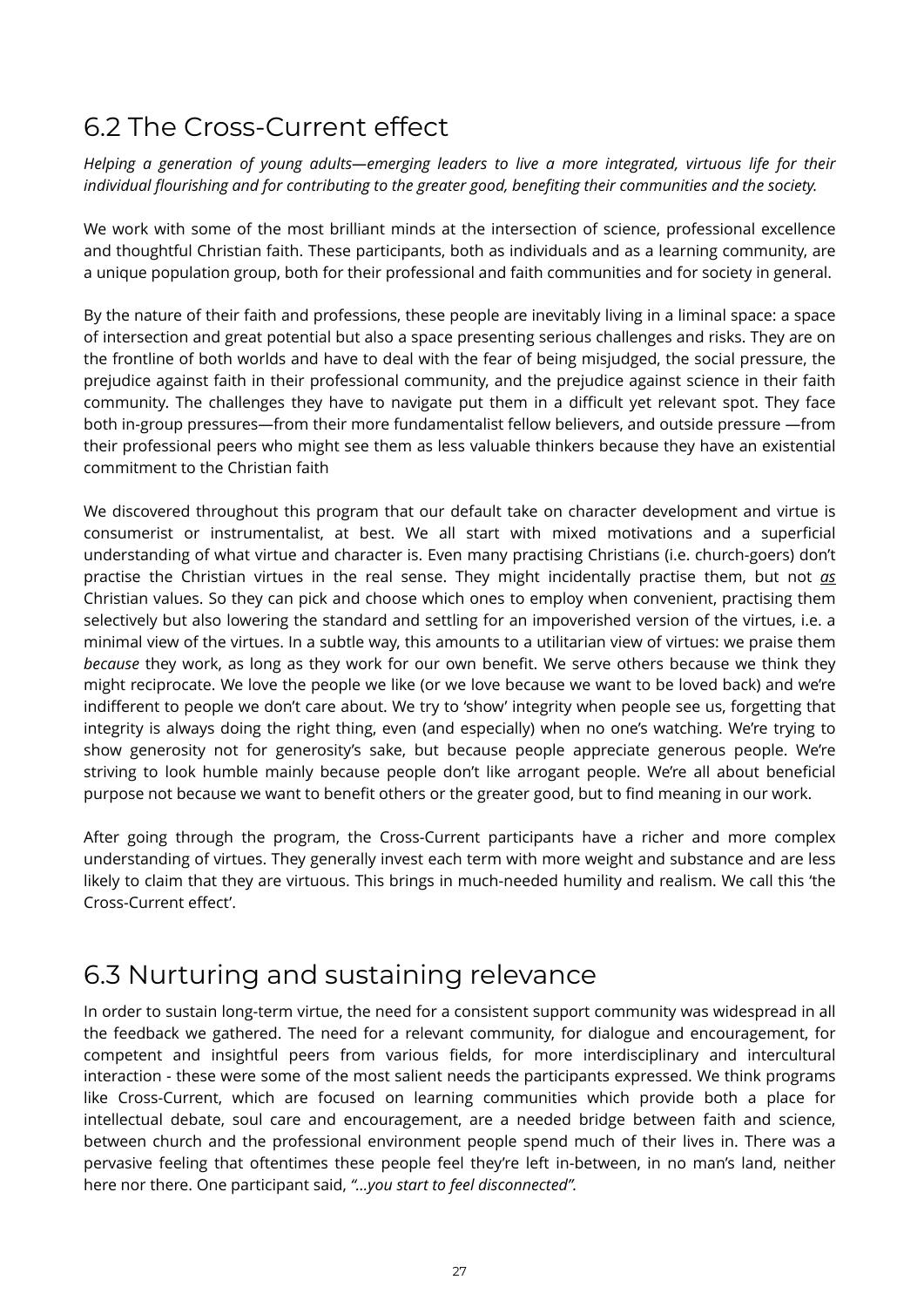Nurturing and encouraging the emerging generation of young Christian professionals is strategically important, because these people are occupying a liminal space: a space at the intersection of faith and science. They are living at the intersection between faith-based communities and professional expertise, and are uniquely placed to bridge the gap by bringing together the best of both worlds.

There shouldn't be a stark divide between the two, but there are not many people who belong to both worlds. On one hand, these are the best equipped individuals for bringing a Christian contribution to the wider benefit of society; on the other hand, given the challenges they face, the lack of community and high pressure environments they work in, they are at risk of either suppressing their own faith, or at risk of withdrawing from their professions, if they feel they have to choose between the two. Either of these options would be a loss for the whole society, as the reasonable, articulated, moderate and compassionate Christian voices would be crowded out, leaving the space to populist and potentially intransigent, fundamentalist approaches, both from the religious side and from the militant antireligious camp.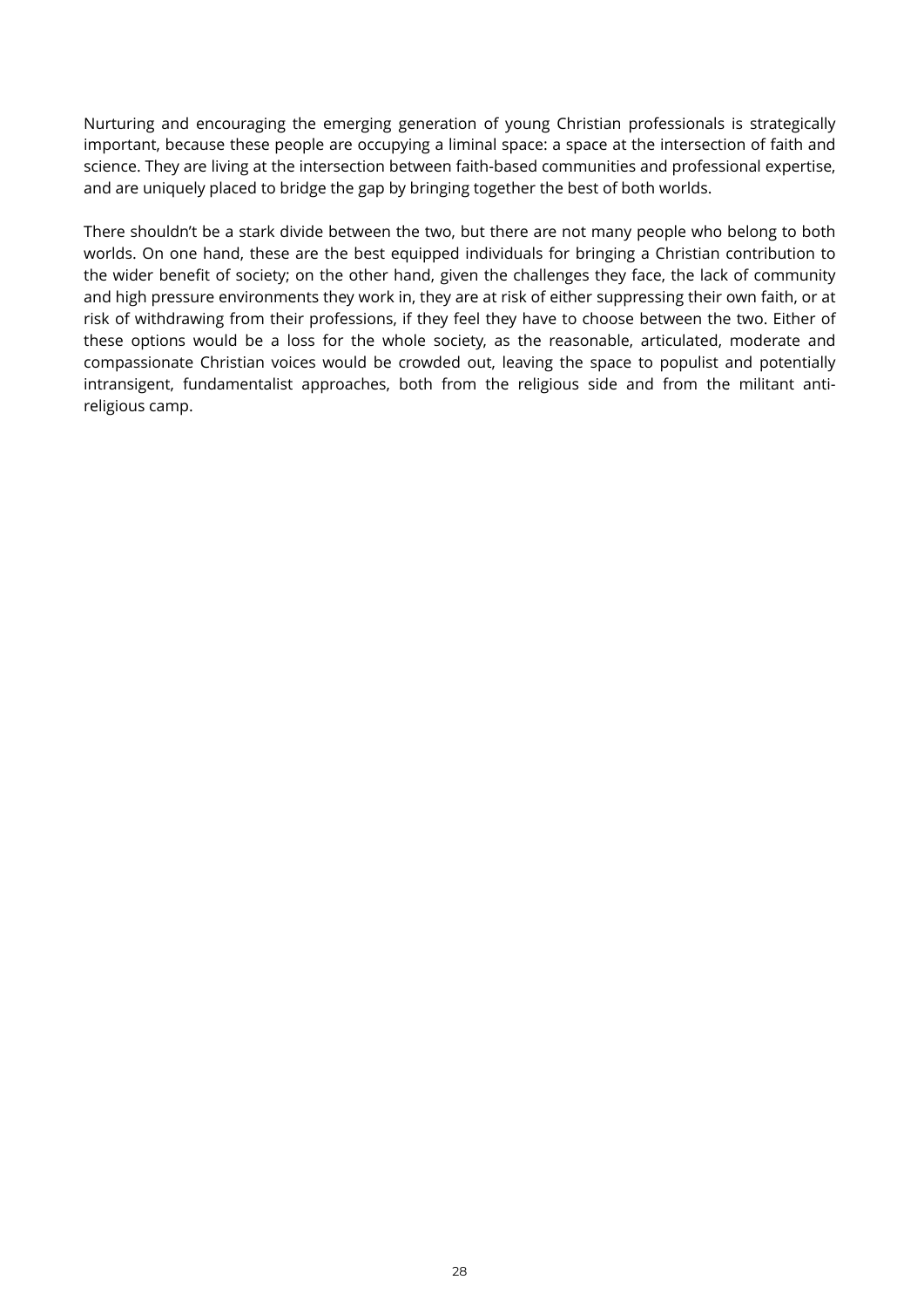### 7. Moving forwards

Over the last three years we have seen an amazing response to Cross-Current among the young graduates from IFES movements. At present there are more that 40 groups running on four different continents. There is also serious interest from multiple countries in Latin America and Francophone Africa.

Our core teaching material, written in English, is being translated into seven other languages, and we have a growing network of people we serve online.

#### **Over the next five years we hope to develop the following six streams:**

- 1. Support the **organic (led by demand) growth of Cross-Current City Groups** by focussing on training leaders either through national or regional initiative. For this we need the commitment of interested local IFES movements and the identification and recruitment of suitable leaders. This has worked well in Mexico, where we train 40 leaders twice a year and they run eight groups for a further 150 people in between training meetings.
- 2. Facilitate the **provision of Professional Groups on a national or regional level**, by investing in the development of new Professional Group leaders. Initially this would be a training program conducted online, with at least one physical meeting of all participants midway through.
- 3. Create **new resources** including:
	- Curriculum resources for emerging Professional Groups;
	- Books for IFES Graduates on a lay approach to Christian thinking in different professional fields;
	- eLearning resources produced by Professional Group leaders for undergraduates to access anywhere in the world.
- 4. Develop **support of our alumni ministry**, to involve more of our former participants in helping initiate new groups, or supporting Cross-Current in a different part of the world.
- 5. **Secure our funding base**.
- 6. Form a **team with regional representatives** for Latin America, Europe (extant), Eurasia (extant), Francophone Africa, and East Asia.

We believe that with the current level of organic demand for Cross-Current, if we have adequate funding in place and Covid restrictions end, we would expect to see up to 5,000 Cross-Current participants in 40 countries by 2026, together with countless other students and graduates being inspired by online and printed resources to build a stronger connection between their faith and their work.